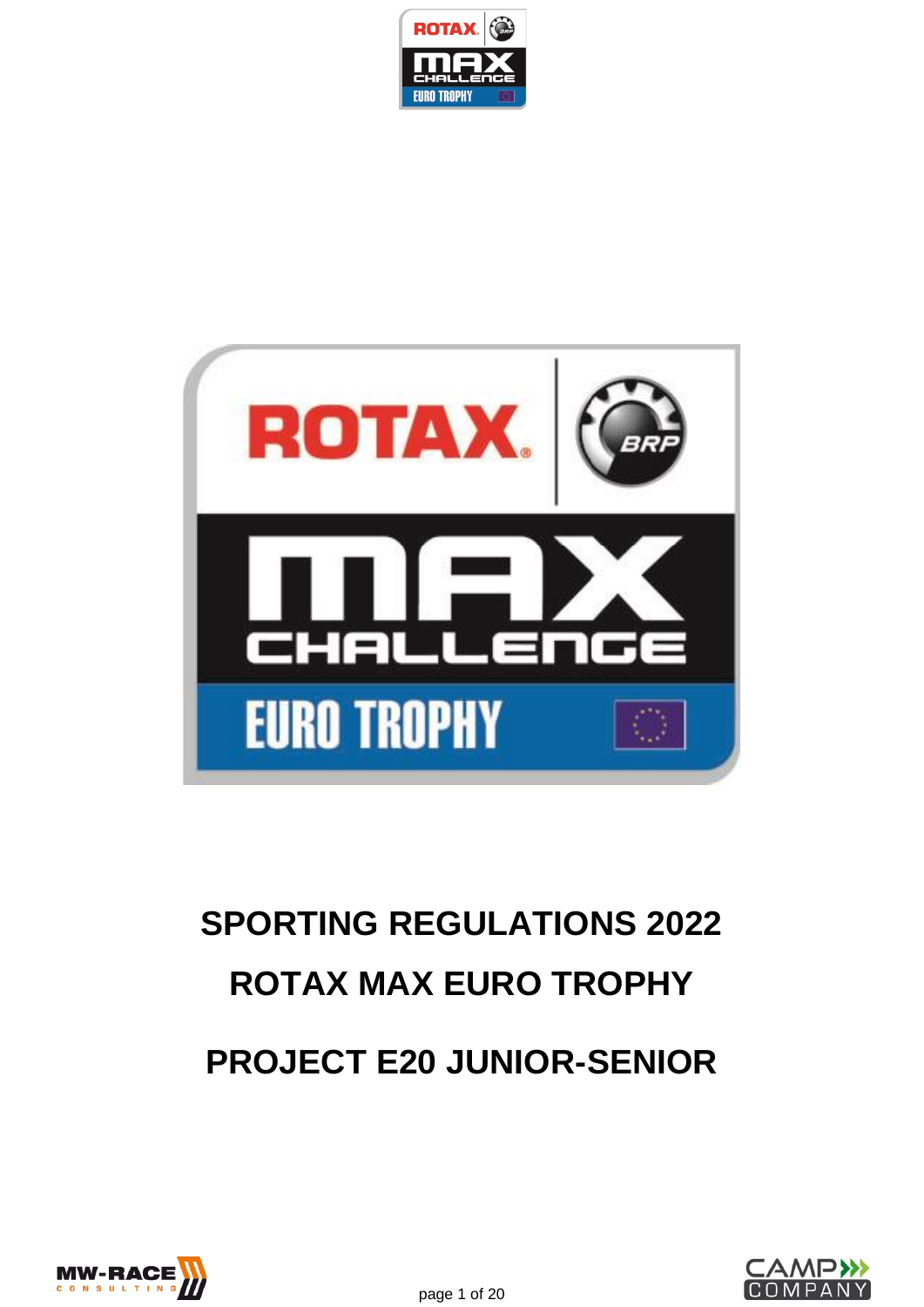

## **Status of the Series : National Series with Authorized Foreign Participation**

# **1. GENERAL**

The Series and its events shall be run in accordance with the

- FIA International Sporting Code "ISC" (The Code) and its appendices,
- the FIA and FIA Karting official Bulletins, the FIA Karting Technical Regulations,
- the General Prescriptions applicable to FIA Karting International Events,
- Article 3 International Karting Regulations and International Karting Licenses for Drivers & Code of Driving Conduct,
- FIA Judicial and Disciplinary Rules,
- RACB National Sporting Code,
- Anti-Doping Regulations of the national and international Anti-Doping Agency (WADA/NADA Code) as well as the Anti-Doping Regulations of the FIA,
- Sporting and Technical Regulations of this Series and the RACB approved modifications and supplements (Bulletins),
- Supplementary Event Regulations including modifications and supplements (Bulletins),
- Other provisions issued by the FIA and/or RACB.

For the present regulations of the Rotax Max Euro Trophy only the English text approved by the RACB is binding, except for the relating RACB regulations specified below (Regulations and Legal Basis of the Series), for which only the English language is binding.

In case of interpretation the RACB jurisdiction is the responsible authority.

The official language of the International Sporting Code is stated within that document.

#### **Responsibility, modification of the regulations, cancellation of the event**

- (1) The participants (=entrants, drivers, passengers, vehicle proprietors and registered keepers) take part in the event at their own risks. They carry the exclusive responsibility under civil and criminal law for all the damages caused by them or the car used by them as far as no exclusion of liability has been concluded.
- (2) Modifications to these regulations may in principle be carried out only by the relevant authorities. After the beginning of the event, modifications should be carried out only by the Stewards of the event by means of bulletins, but only in case of necessity for safety reasons and/or reasons of force majeure, or by order of the authorities, or concerning the details given in the regulations about the length of the track, the duration of the races, the number of laps and the officials and marshals, or in case of an obvious mistake in the regulations.
- (3) The organizer reserves the right to cancel or postpone the entire event or a particular race for the aforementioned reasons, subject to the agreement of the respective ASN and of the FIA, and as far as the calendar is concerned, claim for damages or compensation or claim to performance are in this case excluded.

# **2. CODE OF CONDUCT FOR DRIVERS**

2.1. All participants must play within the rules and respect race officials and their decisions.

2.2. All participants must respect the rights, dignity and value of their fellow participants regardless of gender, ability, physical appearance, cultural background or religion.

2.3. All participants must encourage and take responsibility for their actions at all times.



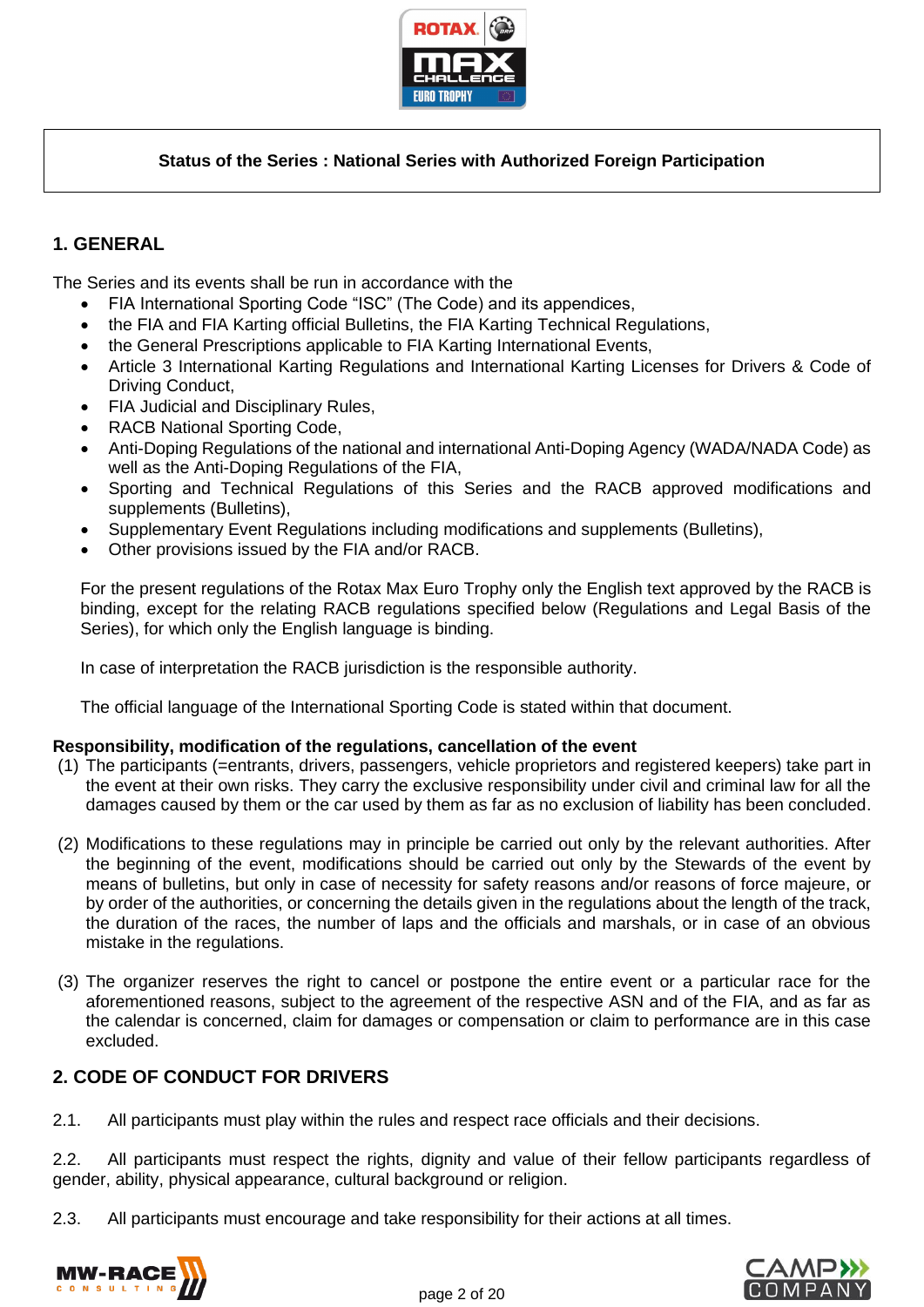

2.4. All participants must ensure their equipment is safe and race worthy, prior to taking part in training, testing or race events. Only approved racewear (e.g.: helmet, gloves, race boots and suit) to be used by the driver, according to the regulations.

2.5. It is the participants own responsibility to identify and measure his/her own skill level against his/her competitors, and take responsibility for the risks associated with training, testing and or racing. It should be noted that a basic level of competence is required.

2.6. It is the participant's responsibility to declare, prior to any participation in training, testing or racing, of any medical condition or medication required that may be relevant in the event of an emergency.

2.7. All participants are required to display courtesy and etiquette to other members and participants in training, testing and race events. Any disputes or problems that may arise during an event must be addressed in a respectful manner, to the correct person (official) at the event.

2.8. The safety of children within the sport is a priority. Knowledge of the code of ethics surrounding care of children in sports will be promoted and encouraged. It is the participant's own responsibility to ensure the safety of children at training, testing or racing events.

2.9. When taking part in any event, it is the responsibility of the driver to take the time to read and fully understand the posted rules, regulations and conditions for said event prior to start time, thus eliminating unnecessary delays at the beginning of the event. Requests for clarification of these rules, regulations or conditions, should be asked in the drivers meeting held before each event.

2.10. All participants must have respect for the environment and the surrounding inhabitants. Responsibility must be taken to reduce excessive noise and keep all areas that are used as clean and pollution free as possible.

2.11. All participants must respect that drugs and alcohol are strictly prohibited at training, testing and races. It is an offence and will not be tolerated. Offenders will be disqualified from the event and face further disciplinary action.

2.12. Any abusive comments on social media (Facebook, Twitter etc.) between teams, competitors, officials, organizers, or any person associated with ROTAX, will be held responsible and liable for their actions.

# **3. INFORMATION / DATES / ENTRIES / FREE PRACTICE**

#### **3.1 Organization Office**

Camp Company GmbH Spielberger Str. 11 63607 Wächtersbach Germany Tel.: +49-173-6518125 Mail: [info@camp-company.de](mailto:info@camp-company.de)

## **3.2 Dates / Calendar**

Round 1 :  $22^{nd} - 24^{th}$  April 2022 – Genk, Belgium Round 2 : 27<sup>th</sup>-29<sup>th</sup> May 2022 – Val d'Argenton, France Round 3: 08<sup>th</sup>-10<sup>th</sup> July 2022 - Mariembourg, Belgium

#### **3.3 Entries / Subscribtions**

3.3.1 Entry must be made automatically on the web: <http://www.rotax-ems.com/RMEC> Driver participant list: <http://www.rotax-ems.com/RMEC/entrylist.php>



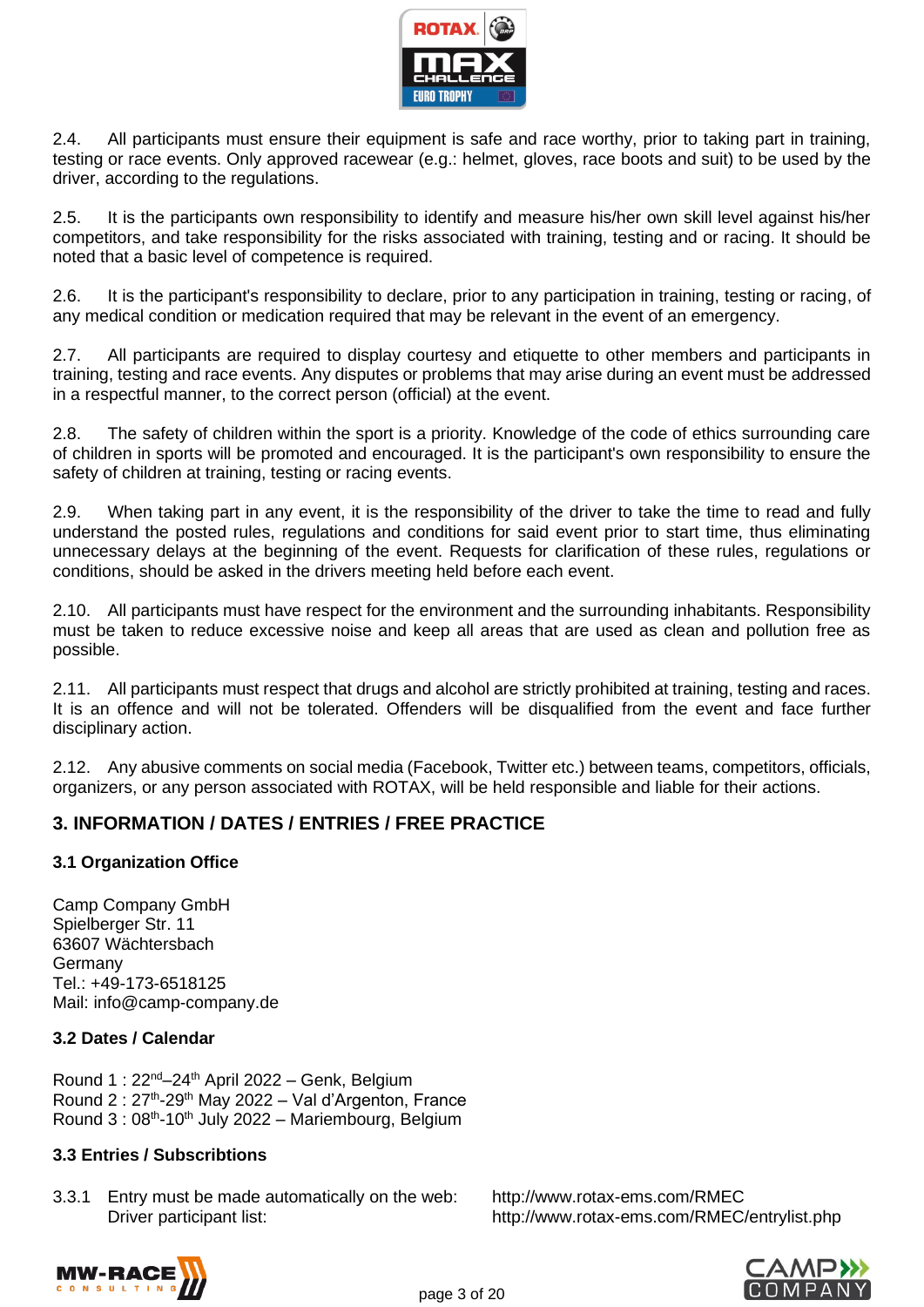

3.3.2 Entry open and closing date for the event

Round 1 : Entry opens  $26<sup>th</sup>$  of February 2022 – Entry close 14<sup>th</sup> of April 2022 Round 2 : Entry opens  $24<sup>th</sup>$  of April 2022 – Entry close 17<sup>th</sup> of May 2022 Round 3 : Entry opens  $29<sup>th</sup>$  of May 2022 – Entry close  $28<sup>th</sup>$  of June 2022

3.3.3 Entrant's applications

Applicants must hold a valid Entrants' Licenses and the necessary authorizations (visa) issued by their ASN's.

#### **3.4 Entry fee / Additional tires**

3.4.1 Entry fee for all classes is 990, $-$  €, included in the entry fee is 2 sets of slick tires and the track fee for Fridays free practice.

The purchase of 1 set of Mojo W5 wet tires is mandatory and has to be bought by the organizer (Camp Company) at the price of 185,-  $\epsilon$  per set (VAT included). The tires will be handed out and must be mounted in the Servicing Parc.

3.4.2 Entries are only accepted once full payment has been received on the following bank account:

Name: **Camp Company GmbH** IBAN: **DE59506616390005688930** BIC: **GENODEF1LSR** Bank: **VR Bank Main Kinzig e.G.**

3.4.3 Should the driver fail to attend to the event **THERE WILL BE NO REFUND OF THE ENTRY FEE.** Not collected tires included in the entry fee, will not transported to the next event, it is the responsibility of the driver / entrant to collect the tires.

3.4.4 Late entry administration fee:  $100.-\epsilon$  (If entry is accepted).

3.4.5 Drivers are allowed to enter in two classes/categories.

3.4.6 Each competitor can preorder per event a maximum of 4 sets of slick tires (for free practice Wednesday/Thursday/Friday). These tires can also be used for non-qualifying practice and warm-up on Friday, Saturday and Sunday.

#### **3.5 Free Practice Wednesday / Thursday / Friday**

3.5.1 On Monday and Tuesday before the race event free practice is forbidden for registered drivers, which will take part on the competition. Drivers which will not follow this rule will be banned from the event.

3.5.2 On Wednesday and Thursday before the event, free practice is allowed for registered drivers. Track fee for free practice on Wednesday and Thursday is not included in the entry fee (no scanned tires).

3.5.3 On Friday there will be an organized free practice only for registered drivers in sessions from approximately 09h00 to 17h00. For the first session of each class, from approximately 09h00 to 10h00, tires are free. From the second session on, for each class, only scanned slick tires can be used a maximum of 2 front and 2 rear tires can be used. Drivers which show up in a session with not scanned tires are not allowed to take part in the session.

# **4. CATEGORIES / CLASSES / LICENSES**

#### **4.1 Project E20 Junior**

Maximum of 18 entries/drivers Minimum of 10 entries/drivers



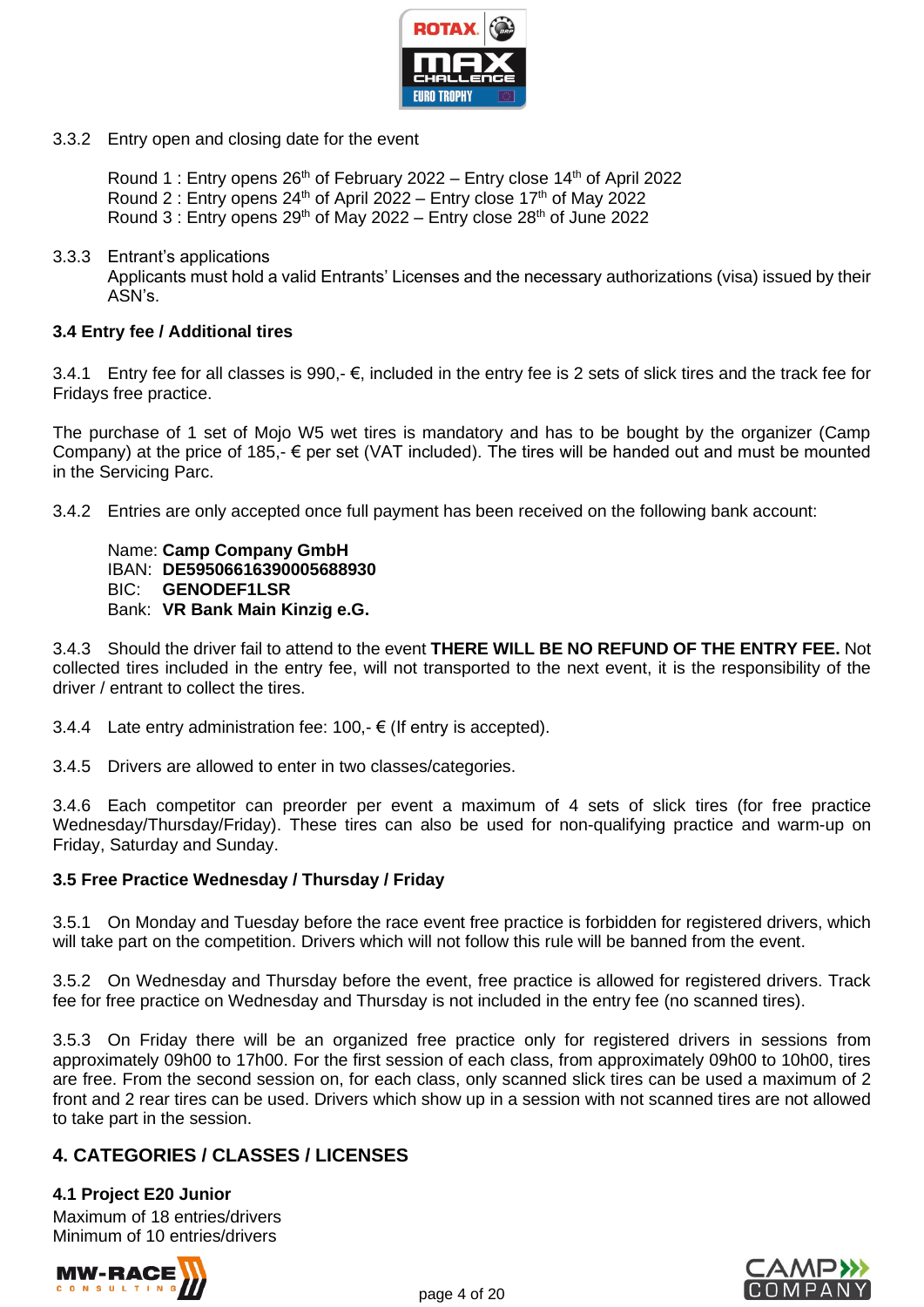

License: National Karting, or higher issued by an ASN affiliated to the FIA.

Age: 12-14 years, a driver has to have his / hers  $12<sup>th</sup>$  birthday during the calendar year when the license is issued.

Weight: minimum 195 kg, maximum 225 kg

#### **4.2 Project E20 Senior**

Maximum of 18 entries/drivers

Minimum of 10 entries/drivers

License: National Karting, or higher issued by an ASN affiliated to the FIA.

Age:  $+14$  years, a driver has to have his / hers  $14<sup>th</sup>$  birthday during the calendar year when the license is issued.

Weight: minimum 215 kg, maximum 225 kg

The organizer/promotor has the right to put the classes together if the amount of entries in the classes is inferior to 10.

#### **4.2 License Table Overview**

| <b>Class</b> | Year of Birth  | Licence Grade              | Weight incl. Driver | Number of          |
|--------------|----------------|----------------------------|---------------------|--------------------|
|              |                |                            |                     | <b>Competitors</b> |
| E20 Junior   | 2008-2010      | National Karting or higher | Min. 195 kg         | Max. 18            |
| E20 Senior   | 2008 and older | National Karting or higher | Min. 215 kg         | Max. 18            |

#### **4.3 Mandatory Entrant License**

In order to participate in the Rotax Max Euro Trophy, applicants must hold a valid Entrant Licenses and the necessary authorizations (visas) issued by their ASNs affiliated to the FIA, valid for Karting and for the current year, entrant's licenses may not be delivered to persons who are still under age and do not have full legal capacity.

#### **4.4 Mandatory Visa**

Entrants and Drivers who wish to take part in the Rotax Max Euro Trophy can only do so with the approval of their ASN. This authorization shall be given by the ASN concerned in such form, as they might deem convenient. Visa issued by their ASN affiliated to the FIA.

## **5 CHAMPIONSHIP POINTS, PRIZES AND AWARDS**

#### **5.1 Event result**

5.1.1 The event will have two equal finals (Final  $1 + 2$ ) with equal points table see below.

| Position                       |    | $\sim$<br>- | ⌒<br>u |    | -<br>∽<br>ັ | 6  | - | ິ<br>O | ۵<br>ະ | 10 | 11<br>. .   | 12 | 12<br>ں ا   | 14     | 15 |
|--------------------------------|----|-------------|--------|----|-------------|----|---|--------|--------|----|-------------|----|-------------|--------|----|
| Points<br>/ Final 2<br>Final 1 | 25 | 20          | 16     | 13 | 4.4         | 10 | 9 | o<br>o | -      | 6  | -<br>∽<br>ບ |    | $\sim$<br>ບ | ∽<br>- |    |

5.1.2 Drivers which will be present in the pre-grid will get points, drivers which will be disqualified of a final will get no points.

5.1.3 Trophies in all classes for the first 3 placed drivers of the event results. The event result will be the addition of points from Final 1 and Final 2, in case of ex-aequo the better position of Final 2 will be decisive.

5.1.4 Free "ROTAX E20 complete kart race package" at an event on the Project E20-tour calendar 2022 for the 1<sup>st</sup> placed driver of the event result in all classes.

#### **5.2 Season Ranking / Championship in all classes**

5.2.1 The final season ranking of the "Rotax Max Euro Trophy" will be the sum of the 5 best results (Finals) out of the total 6 possible results (Finals).



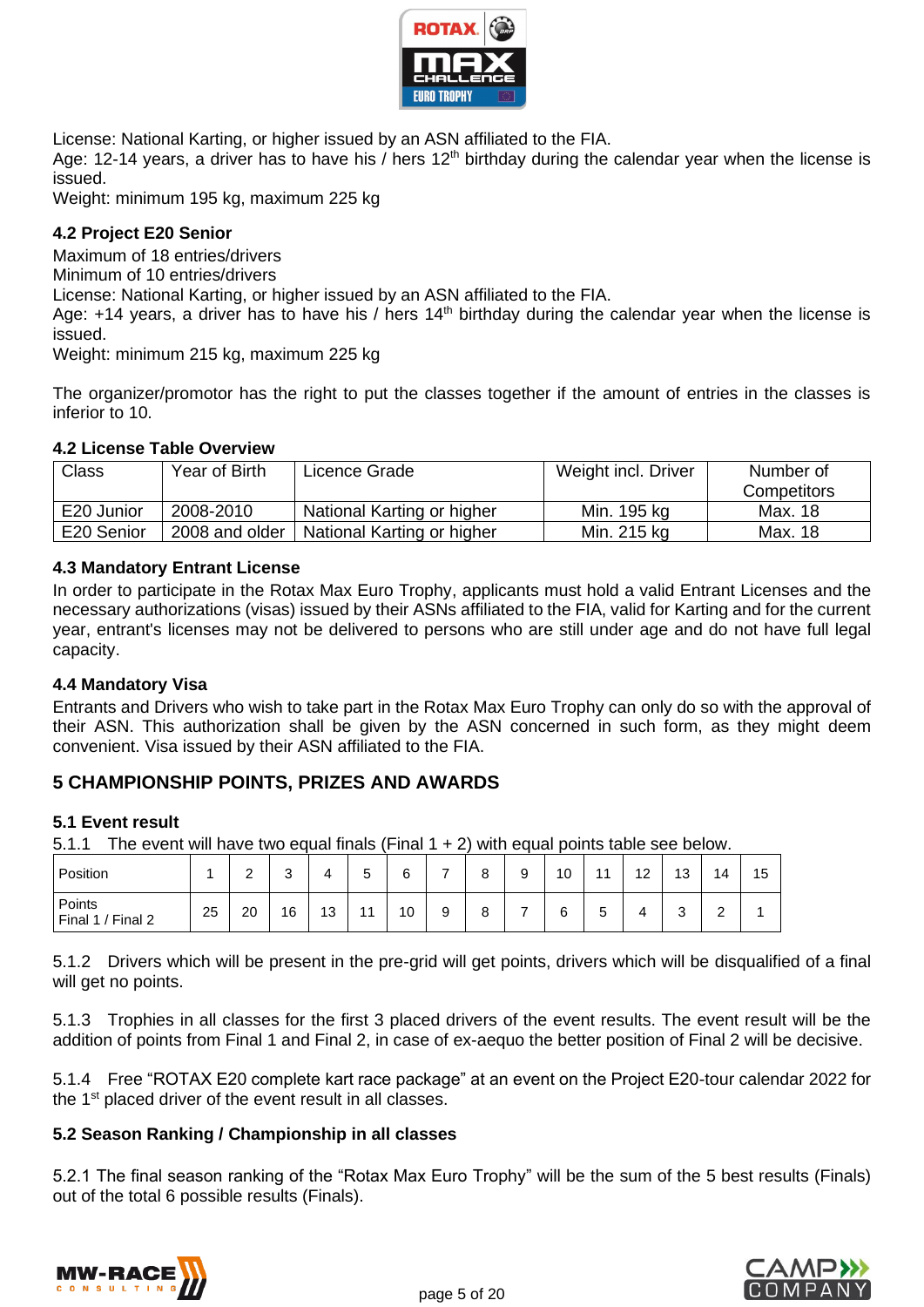

Should more than one driver have scored the same number of points, precedence will be given to the driver with the highest number of 1<sup>st</sup>, then 2<sup>nd</sup>, then 3<sup>rd</sup> (and so on) places obtained in the Finals. If there will be still a tie, then the better Final 2, then Final 1 in the last event will decide.

5.2.2 Season / Championship Trophies for the first 3 placed drivers:

"ROTAX MAX EURO TROPHY WINNER 2022" "ROTAX MAX EURO TROPHY 2nd OVERALL 2022" "ROTAX MAX EURO TROPHY 3rd OVERALL 2022"

5.2.3 Free Tickets / Invitation to the Rotax Max Grand Final 2022 to the 1<sup>st</sup> and 2<sup>nd</sup> placed driver in the championship ranking.

Prizes for each category per event (race weekend), covered by BRP-Rotax: 1<sup>st</sup> placed driver wins a "ROTAX E20 complete kart race package" at an event on the Project E20 tour calendar 2022.

Terms & conditions of prizes:

- Drivers must be present at podium ceremony;
- Prizes are non-transferable:
- Free arrive&drive packages cannot be claimed at future Rotax Max Euro Trophy events, prizes apply at an event on the Project E20 tour calendar 2022.

Rotax Max Grand Final invitation include: entry fee, fuel, supplied kart, tires, tools and tool box. All users will be responsible for any damage to the karts, tires, tools and tool box caused by them self.

#### **6 EQUIPEMENT**

#### **6.1 Amount of equipment**

For all classes: 1 sealed chassis, 2 sets of slick tires, 1 set of new wet tires. All tires are parc-fermé tires. See also art. 3.4.1.

#### **6.2 Tires**

Dry: Mojo D5 CIK Prime front 4.5 x 10.0 – 5 rear 7.1 x 11.0 - 5 Wet: Mojo W5 CIK front 4.5 x 10.0 – 5 rear 6.0 x 11.0 - 5

Strictly no modifications or tire treatment are allowed. All tires will be barcode scanned and will be checked before each session (Free practice, non-qualifying practice, warm-up, qualifying heats, second chance heats and finals).

For the non-qualifying practice on Friday and the warm-up on Saturday and Sunday also scanned tires have to be used, the additional scanned practice tires from Friday's free practice can also be used. The scanned tires from Friday are not allowed to use for qualifying practice, qualifying heats, second chance heats and Finals.

Tires must be mounted according to the sense of rotation defined on the tire at all time.

Running in of wet tires on a dry track is not allowed. Wet tires may only be used if the Clerk of the Course has declared Wet Race or Wet Practice.

## **6.3 Transponders**

6.3.1 Only MyLaps transponders are allowed, TranX2 Karting Transponder, TranX3 Karting Transponder and X2 Karting Transponder, these transponders are mandatory.

6.3.2 With the beginning of the free practice on Friday, the transponder is mandatory and has to be fixed on the inside of the back bumper. Transponder must be mounted in the original holder.



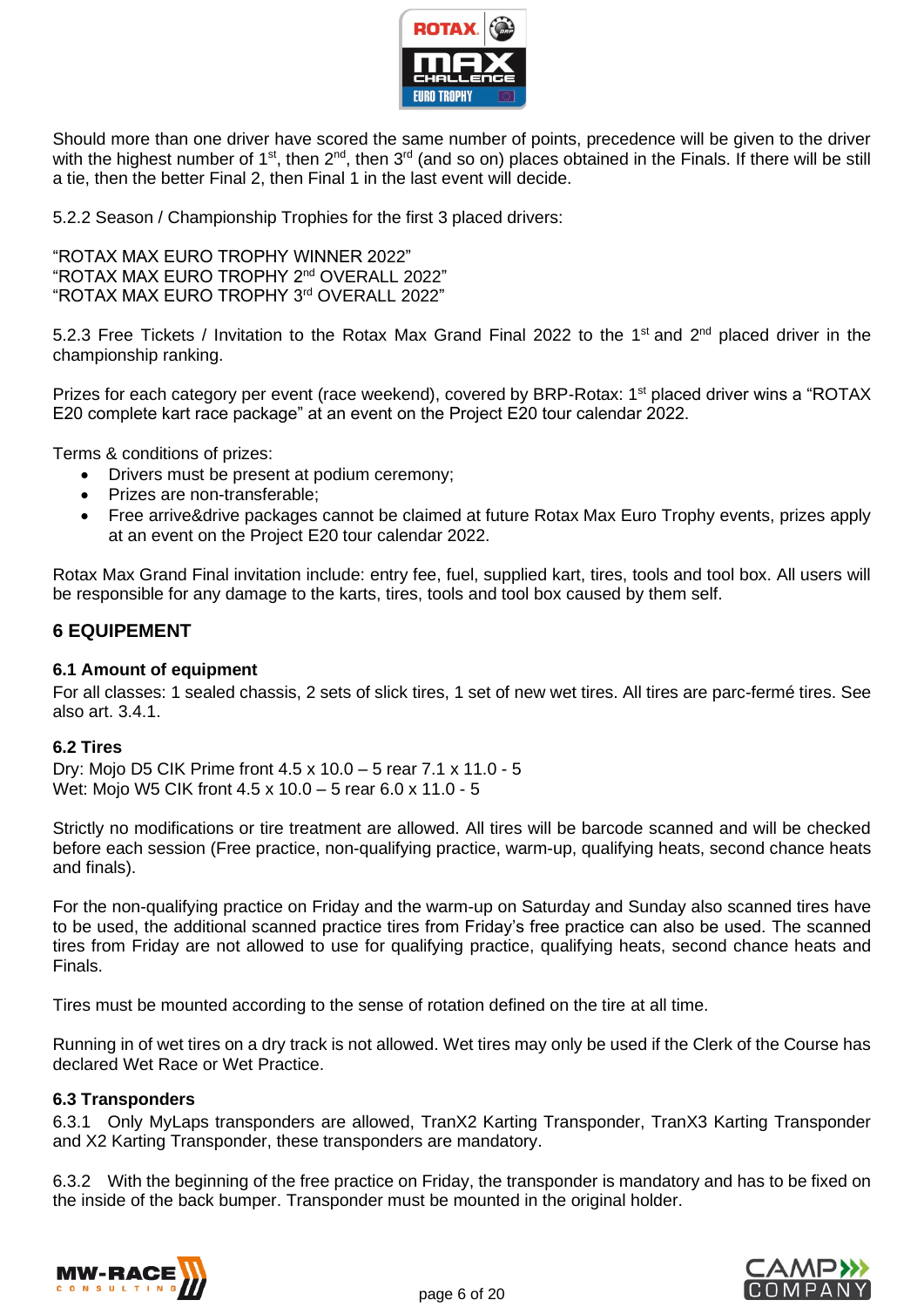

6.3.3 It is the Entrant's / Driver's responsibility to ensure the transponder is fully functional and battery charged at all times.

#### **6.4 Cameras**

With the beginning of the non-qualifying practice on Friday, no cameras on the kart or helmet are allowed.

#### **6.5 Helmets / Overalls / Gloves / Boots**

Only helmets, overalls and Gloves are allowed according to FIA Karting regulations.

#### **6.6 Racing Numbers**

Racing numbers shall comply with provisions of the FIA Karting Technical Regulations yellow background and black numbers.

#### **6.7 Chassis**

For all Rotax Max Trophy meetings it is permitted to fit chassis protectors on the side and front of the chassis.The only material permitted is plastic and must be fitted so that they do not deform and become a danger to others and must satisfy the meetings scrutineers. No other material other than plastic is permitted.

## **7 EVENT / COMPETITION**

#### **7.1 General Conditions**

7.1.1 It is the entrant's responsibility to ensure that all persons concerned by his entry observe all the provisions of the code, the technical regulations and the sporting regulations. If an entrant is unable to be present in person at the event he must nominate his representative in writing. The person having charge of an entered kart during any part of an event is responsible jointly with the entrant and/or separately for ensuring that the provisions are observed.

7.1.2 Entrants must ensure that their karts comply with the conditions of conformity and safety throughout the Event.

7.1.3 The presentation of a kart for scrutineering will be deemed an implicit statement of conformity.

7.1.4 Entrants, drivers, assistants and guests must at all times wear the appropriate identification credentials which have been handed to them.

7.1.5 A race class may be cancelled if karts of fewer than twelve drivers have passed scrutineering. If no alternative formula may be found, Camp Company will study a possible solution.

#### **7.2 Sporting Checks and Scrutineering**

7.2.1 During the initial scrutineering and sporting checks, which will take place on the dates and at the locations specified in the supplementary regulations of the event, each driver and each entrant must have all required documents and information available.

7.2.2 Unless a waiver is granted by the stewards in particular circumstances, drivers and entrants who do not keep to the time limits imposed will not be allowed to take part in the event.

7.2.3 An entrant, a driver or any other person responsible for a kart may not be required to sign a discharge or any other document which has not previously been approved by the ASN hosting the event.

7.2.4 The clerk of the course or the chief medical officer may ask a driver to undergo a medical examination at any time during an Event.

7.2.5 No kart may participate from the beginning of the non-qualifying practice in an event unless it has been checked by the scrutineers.



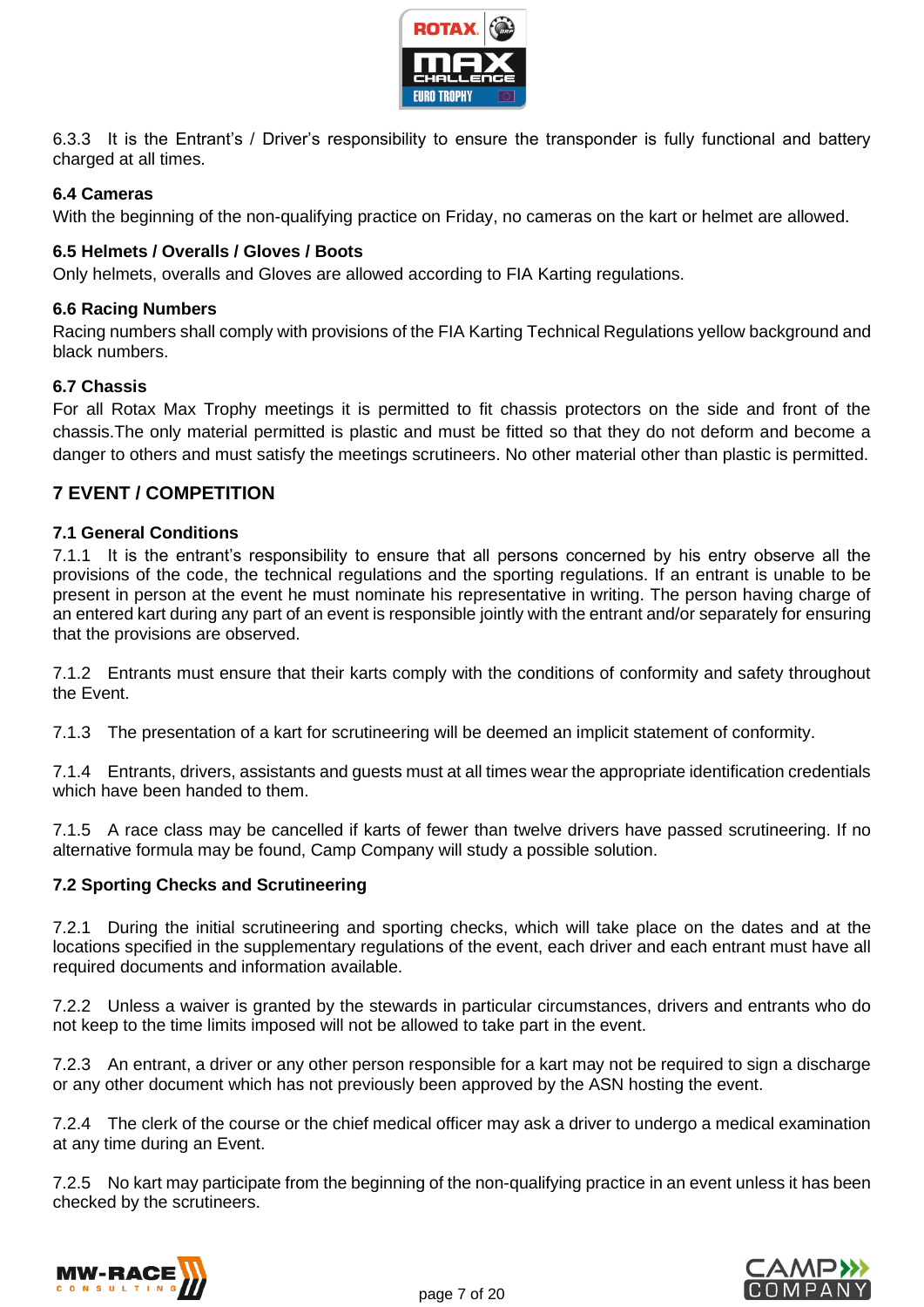

7.2.6 At any time during an event, the scrutineers may:

- check the eligibility of the kart or of the driver's equipment.

- require a kart to be dismounted by the entrant to make sure that the conditions of eligibility and conformity are fully satisfied.

- require an entrant to supply them with such parts or samples as they may deem necessary.

- require an entrant to change/replace all parts belonging to the engine (parts will be provided by the organizer).

7.2.7 Any kart which, after being passed by the scrutineers, is dismantled or modified in a way that might affect its safety or call into question its eligibility, or which is involved in an accident with similar consequences, must be re-presented for scrutineering approval.

7.2.8 The clerk of the course may require that any kart involved in an accident be stopped and checked.

7.2.9 Checks and scrutineering shall be carried out by duly appointed officials who shall also be responsible for the organization of the servicing parks and/or the Parc Fermé, and who alone are authorized to give instructions to the entrants.

7.2.10 The stewards will publish the findings of the scrutineers concerning all karts controlled and will place them at the disposal of other entrants on request. These findings will not include any specific figures.

7.2.11 Submitting a kart to scrutineering shall be considered as an implicit statement of conformity.

7.2.12 Racing numbers and possible advertising signs shall be on the kart when the equipment is submitted to scrutineering.

7.2.13 A driver shall not be allowed to change his/her equipment after it has been identified at scrutineering.

7.2.14 At the Event, the event organizer and the stewards will control all licenses.

#### **7.3 Briefings**

7.3.1 Definition: The entrant's and driver's briefing is a meeting organized by the clerk of the course for all entrants and drivers entered in the event.

7.3.2 Aim of the briefing: to remind entrants and drivers of the specific points of the supplementary regulations concerning the organization of the event; to remind them of the safety notions, either general, or specific to the circuit used; to give any clarification concerning the interpretation of the regulations.

7.3.3 The time of the briefing is mentioned in the time schedule of the event. The time is considered as that of the beginning of the briefing and the entrance door and access to the briefing will be closed. The meeting shall always be held before qualifying practice or the first qualifying heat. Extra meetings may be organized if this is deemed necessary.

7.3.4 The presence of all concerned entrants and drivers is mandatory throughout the briefing. Nonpresence will result in a sanction that can go to a possible disqualification from the event. Two attendance sheets shall be signed, one by drivers and the other by entrants or entry control to be performed via electronic means.

7.3.5 Before they can be allowed to continue the meeting, a mandatory fine of 100,-  $\epsilon$  or more which must be paid to the ASN hosting the event via the stewards will be inflicted on any entrant and driver who do not attend the briefing.

#### **7.4 General Safety**

7.4.1 It is strictly forbidden for drivers to drive their karts in a direction opposite that of the race, unless this is strictly necessary to remove the kart from a dangerous situation.



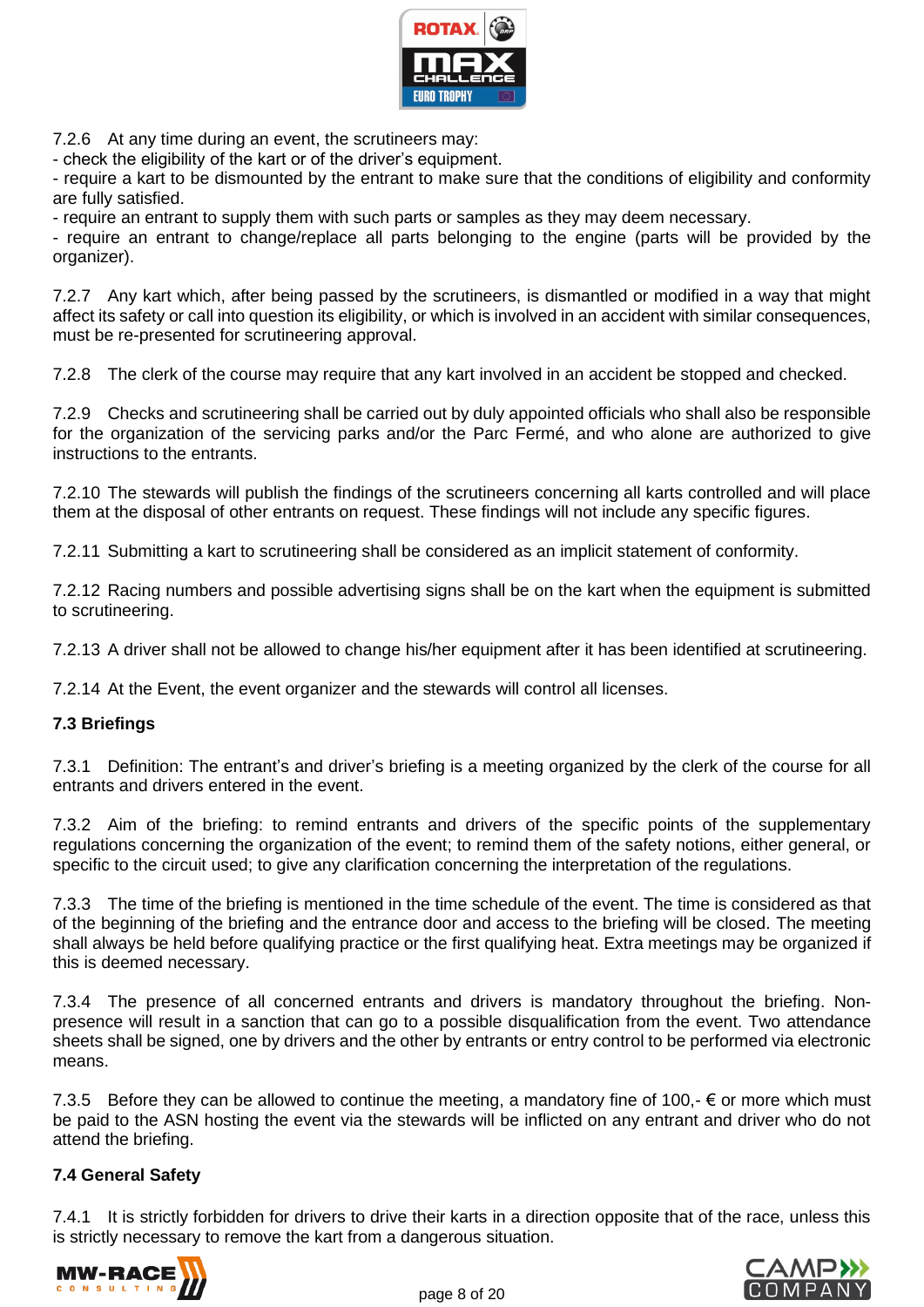

7.4.2 During non-qualifying practice, qualifying practice, the qualifying heats and the races of the final phase, drivers may use the track only and must at all times observe the dispositions of the code relating to driving on circuits.

7.4.3 During non-qualifying practice, qualifying practice, the qualifying heats and the races of the final phase, a kart that stops must be removed from the track as rapidly as possible in order for its presence not to constitute a danger or impede another driver. If the driver is unable to remove the kart from a dangerous position by driving it, it is the marshals' duty to help him; however, if the kart restarts as a result of such help, it will be disqualified from the classification of the qualifying practice or the race in which this help was provided. Except for medical or safety reasons, the driver must stay close to his kart until the end of non-qualifying practice, qualifying practice, the qualifying heat or the race(s) of the final phase.

7.4.4 Any repairs with tools are banned outside the repairs area. It is forbidden to take any tools and/or spare parts on board the kart. The driver can receive help only in the repairs area determined by the supplementary regulations or during the briefing.

7.4.5 Except in cases expressly provided for by the regulations or by the code, no one except the driver is authorized to touch a stopped kart unless it is in the repairs area.

7.4.6 When the track is closed by the clerk of course during and after practice and after the finish until all concerned karts, whether they are mobile or not, have arrived at the «Finish» servicing park or at the Parc Fermé, no one is allowed to access to the track, with the exception of marshals carrying out their duties and of drivers when they are driving.

7.4.7 During qualifying practice, the qualifying heats and the race(s) of the final phase, the kart may be restarted only by the driver himself, except if he restarts from the repairs area. The driver may not receive any outside help on the track during the running of an event, except in the repairs area, which he may reach only by his own means.

7.4.8 A speed limit may be imposed in the pit lane and in the repairs area during practice and the formation laps. Any driver breaking this speed limit will be imposed a penalty provided for in the regulations or the code.

7.4.9 If a driver is faced with mechanical problems during practice, the qualifying heats or the race(s) of the final phase, he must evacuate the track as soon as possible for safety reasons.

7.4.10 If a driver is involved in a collision, he must not leave the circuit without the stewards' agreement.

7.4.11 No driver may leave the repairs area without having been invited to do so by marshals.

7.4.12 Official instructions will be transmitted to the drivers by means of the signals provided for in the code. Entrants must not use flags similar to these ones in any way whatever.

7.4.13 Any driver who intends to leave the track, to return to the servicing park or to stop in the repairs area shall demonstrate his intention in due time and shall ensure that he may do so safely.

7.4.14 During the event and at the order of the clerk of the course a driver who breaches the technical regulations, except during the final lap, must stop in the repairs area and remedy the breach before rejoining the track.

7.4.15 When they participate in non-qualifying or qualifying practice, in the qualifying heats or the races of the final phase, Drivers must at all times wear the full equipment defined in the FIA Karting Technical Regulations.

7.4.16 The organizer undertakes to have on the track all safety devices provided for meetings in appendix 2 to the International Karting Regulations, from the beginning of non-qualifying practice until the end of the event.



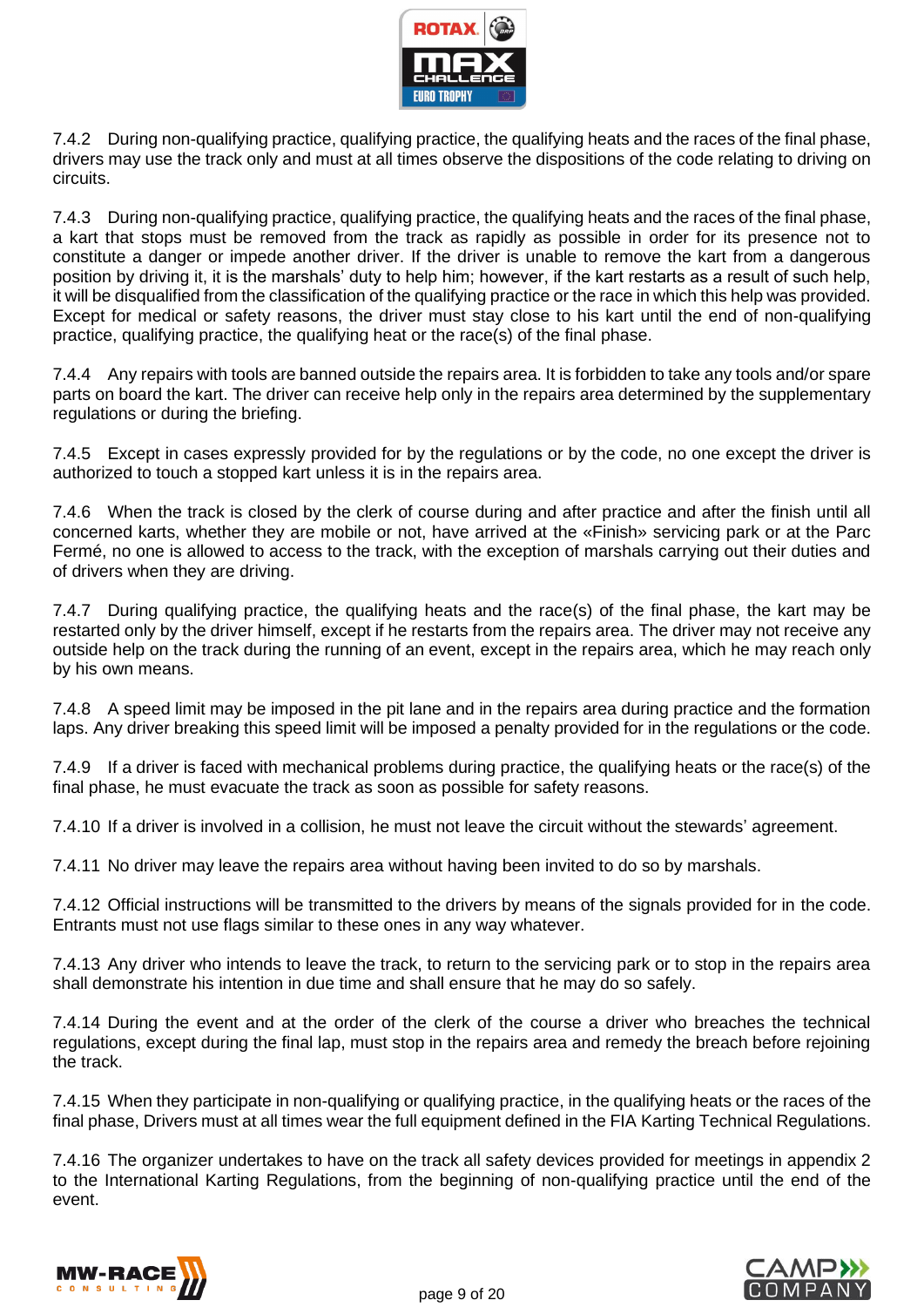

7.4.17 In the case of a «wet race / practice» (conditions signaled by means of a panel by the clerk of the course), the choice of tires will be left to the appreciation of the drivers, the clerk of the course reserving the right to use the black flag if he deems that a driver's kart is fitted with the wrong set of tires and that the driver is too slow and dangerous for other drivers.

#### **7.5 Number of karts allowed on the track**

The number of karts allowed on the track is – unless homologated differently – limited to 36 for final phase races, 36 for qualifying practice and the qualifying heats and 51 for non-qualifying practice / warm up.

#### **7.6 Code of driving conduct on kart circuits**

#### 7.6.1 Observance of signals:

The instructions detailed in the FIA Karting General Prescriptions and in the FIA Karting Circuit Regulations are deemed to be part of this code of driving conduct. All drivers must be thoroughly acquainted with them.

#### 7.6.2 Overtaking:

A) During a race, a kart alone on the track may use the full width of the said track. However, as soon as it is caught up by a kart which is either temporarily or constantly faster, the driver is not allowed to swing from

one side to the other or make a move sideways in order to prevent a legal overtaking maneuver when the other competitor is already by his side. He shall give the other kart the right of way in order to allow for passing.

B) If the driver who has been caught does not seem to notice that another driver wants to overtake him, the flag marshal(s) will give a warning by waving the blue flag to indicate that another competitor wants to overtake. Any driver who does not take notice of the blue flag may be penalized by the stewards. Systematic or repeated offences may result in the disqualification of the offender from the race.

C) Curves, as well as the approach and exit zones thereof, may be negotiated by the drivers in any way they wish, within the limits of the track. Overtaking, according to the circumstances, may be done either on the right or on the left. However, maneuvers liable to hinder other drivers such as premature or dangerous changes of direction, more than one change of direction, deliberate crowding of karts towards the inside or the outside of the curve or any other dangerous change of direction, are strictly prohibited and shall be penalized, according to the importance and repetition of the offences, by penalties ranging from a fine to the disqualification from the race. The repetition of dangerous driving, even involuntary, may result in the disqualification from the race.

D) Any obstructive maneuver carried out by one or several drivers, either having common interests or not, is prohibited. The persistent driving abreast of several karts, as well as fan-shaped arrangement, is authorized only if there is not another kart trying to overtake. Otherwise the blue flag will be waved.

E) The penalty inflicted for ignoring the blue flag will also be applied to the drivers who obstruct part of the track and shall be more severe in the case of systematic obstruction, thus ranging from a fine to the disqualification from the race. The same penalty shall be applied to drivers who swing from one side of the track to the other in order to prevent other competitors from overtaking.

F) The repetition of serious mistakes or the appearance of a lack of control over the kart (such as leaving the track) may entail the disqualification of the drivers concerned.

G) The race track alone shall be used by the drivers during the race.

H) Contacts / collisions (during the race, declaration lap included): sanctions may be imposed on a driver who pushes another driver.



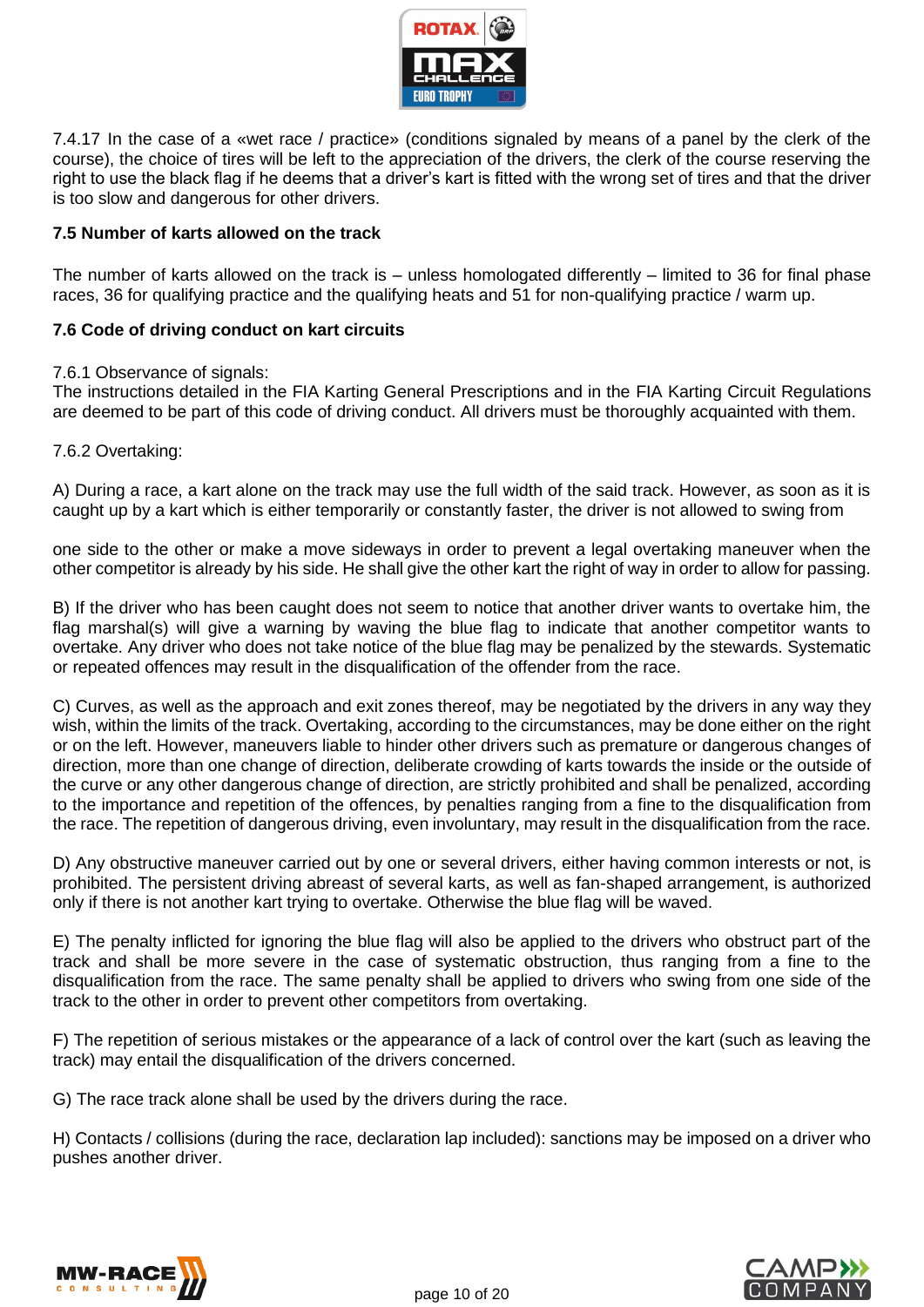

7.6.3 Stopping of a kart during the race:

A) The driver of any kart leaving the race shall signal this intention in good time and is responsible for ensuring that the maneuver is carried out safely and as near as possible to the point of exit.

B) Should a driver be compelled to stop his/her kart, either involuntarily or for any other reason, the kart shall be moved off the track as soon as possible so that its presence does not constitute a danger or prevent the normal running of the race. If the driver is not able to move the kart out of the potentially dangerous position, it is the duty of the marshals or other officials to help.

C) Any replenishment carried out on the track itself is prohibited, and will entail immediate disqualification.

D) Apart from the driver – and, in exceptional cases, the competent officials – nobody is allowed to touch a stopped kart under penalty of its disqualification from the race.

E) Pushing a kart along the track or pushing it across the finish line is not allowed, and will entail immediate disqualification.

F) Any kart abandoned on the circuit by its driver, even temporarily, shall be considered as withdrawn from the race. A kart left temporarily by its driver whilst a race is suspended will not be considered abandoned.

7.6.4 Entrance to the pits (or repairs area or servicing parks):

A) The so-called «deceleration zone» is a part of the pits area.

B) During the practice sessions and the race, access to the pits or to the repairs area is allowed only through the deceleration zone. The penalty for a breach of this rule shall be disqualification from the race.

C) Any driver intending to leave the track or to enter the pits or the servicing park or the repairs area shall signal his intention in good time and make sure that it is safe to do so.

D) Except in cases of force majeure (accepted as such by the stewards of the meeting), the crossing, in any direction, of the line separating the deceleration zone and the track is prohibited.

E) Except in cases of force majeure (accepted as such by the stewards of the meeting), any line painted on the track at the pit exit or the repairs area for the purpose of separating karts leaving the pits or the repair area from those on the track must not be crossed by any part of a kart leaving the pits.

#### **7.7 Running of the event**

The event will comprise non-qualifying practice, qualifying practice, qualifying heats, final heats as a minimum.

#### **A) Non-qualifying practice**

The time schedule of the event provides 1 non-qualifying practice (7 minutes duration) for each category. They are reserved for those drivers having passed the sporting checks and scrutineering. The use of transponders is mandatory as from the beginning of the non-qualifying practice.

#### **B) Qualifying practice**

Duration of the qualifying practice will be 5 Minutes, only drivers who have passed scrutineering can participate. After 1 minute of the beginning of the qualifying practice, all karts must have left the pre-grid area. Competitors who fail to do so cannot take part in the qualifying practice.The use of transponders is mandatory. During each session, drivers will take the start when they choose. Any driver having crossed the line drawn at the exit of the start area will be considered as being a starter and his lap time will be taken into account, whatever the circumstances. Any lap fully covered is timed. The time retained is that of the best lap covered during the session. Any ties will be decided by the 2nd best time set by each driver, and so on in the case of further ties.



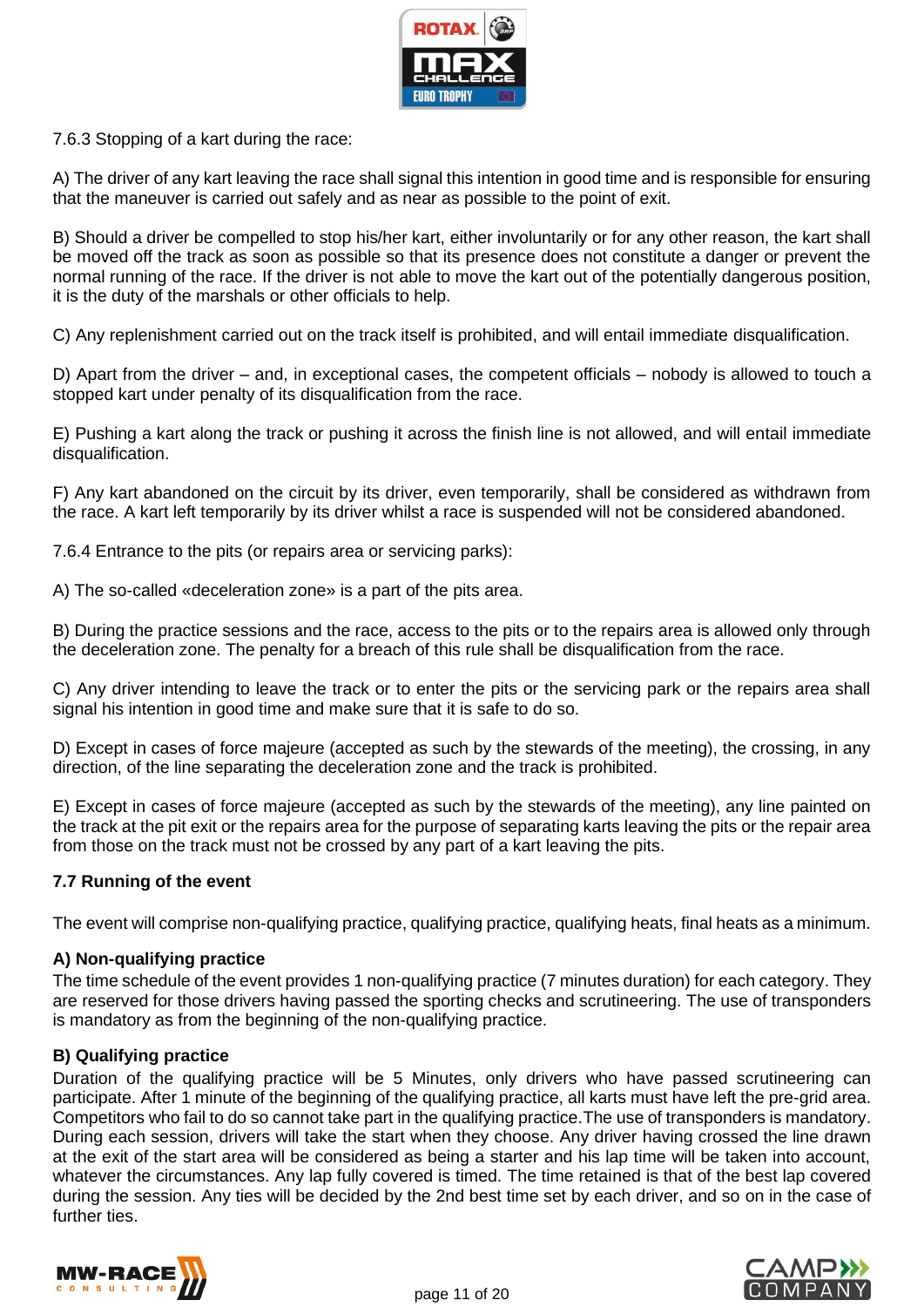

The final classification of qualifying practice will be drawn up as follows:

The grid will be drawn up in the order of the fastest time achieved by each driver.

If no time is taken into account for a driver, he/she will take the start at the end of the grid. If several drivers are in that situation, their starting position will be decided by drawing lots. Pushers are not allowed to help drivers once they have crossed the line drawn at the exit of the start area.

DNS competitors will be placed in front of EXC competitors.

If a driver stops in the repair area or in the servicing park, it will be final.

He/she shall not be allowed to start again.

#### **C) Qualifying heats**

The duration of the heats will be  $7$  minutes  $+1$  lap.

Three qualifying heats will be run with all the drivers. The starting grid of each of the three heats will be established on the basis of the results of the qualifying practice.

Points will be awarded as follows:

- $\bullet$  1<sup>st</sup> place : 0 points
- $2<sup>nd</sup>$  place : 2 points
- $\bullet$  3<sup>rd</sup> place : 3 points
- $\bullet$  4<sup>th</sup> place : 4 points
- and so on

If a driver does not take the start (not present in the pre-grid area with his kart) in a qualifying heat, he will receive a number of points equal to the number of participants plus 1.

If a driver has been black-flagged or disqualified, he will receive a number of points equal to the number of participants of groups plus 2.

Any driver who has not covered all the laps scheduled, even if he has not finished the qualifying heat, will be classified according the number of laps he has completed.

#### **D) Ranking after heats**

At the end of the qualifying heats will be done "A RANKING AFTER HEATS".

The ranking is the sum of the qualifying heats points and sorted on least points, in case of an ex-aequo the better position from the qualifying practice will be decisive.

#### **E) Final 1**

36 Drivers are qualified from "Ranking after heats".

Duration of Final 1: 10 minutes + 1 lap

| Position       |    | $\sim$<br>▃ | $\sim$<br>ບ | 4  | -<br>ᄃ<br>ັ | 6  | - | 8            | a<br>ັ | 10 | 11          | 12 | 13          | 14          | 15 |
|----------------|----|-------------|-------------|----|-------------|----|---|--------------|--------|----|-------------|----|-------------|-------------|----|
| Points Final 1 | 25 | 20          | 16          | 13 | 44          | 10 | 9 | $\circ$<br>o | -      | 6  | -<br>∽<br>ັ | Δ  | $\sim$<br>ບ | $\sim$<br>_ |    |

Drivers with kart which will be present in the pre-grid will be counted as started and get points, drivers which will be disqualified of a final will get no points.

Any driver who has not covered all the laps scheduled, even if he has not finished the Final 1, will be classified according to the number of laps he has actually completed.

The Final 1 finishing order determines the start position for the Final 2.

**F) Final 2**

36 Drivers are qualified from Final 1



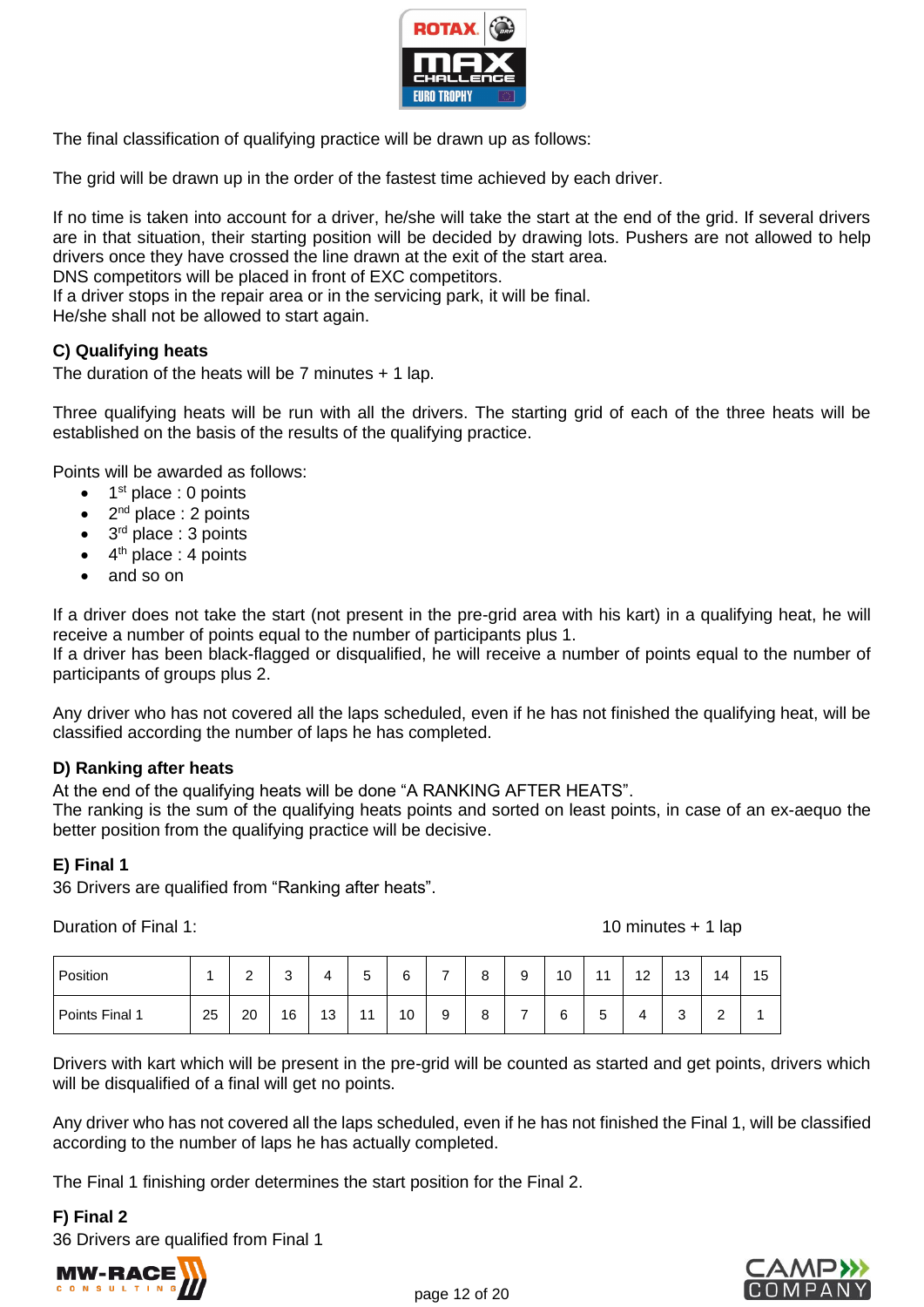

Duration of Final 2: 10 minutes + 1 lap

| Position       |    | $\sim$<br><u>.</u> | $\sim$<br>ت | 4  | -<br>∽<br>ັ | 6  |   | 8 | 9 | 10 | 11     | 12<br>$\epsilon$ | 13          | 14          | 15 |
|----------------|----|--------------------|-------------|----|-------------|----|---|---|---|----|--------|------------------|-------------|-------------|----|
| Points Final 2 | 25 | 20                 | 16          | 13 | 11          | 10 | 9 | 8 | - | 6  | -<br>5 | д                | $\sim$<br>ບ | $\sim$<br>_ |    |

Drivers with kart which will be present in the pre-grid will be counted as started and get points, drivers which will be disqualified of a final will get no points.

Any driver who has not covered all the laps scheduled, even if he has not finished the Final 2, will be classified according to the number of laps he has actually completed.

#### **7.8 Starting Grids (on pre-grid, qualifying heats, prefinal heats and final races)**

FIA Karting International Sporting Code, FIA Karting General Prescriptions Article 2.19

A) At the end of the final qualifying practice session, the list of qualified drivers as well as the starting grids will be officially published.

B) Only these drivers will be allowed to take the start of the qualifying heats, prefinal heats and of the final phase.

C) Any entrant whose kart(s) is (are) unable to take the start for any reason whatsoever or who has good reasons to believe that his/her kart(s) will not be ready to take the start must inform the official in charge of the assembly area, who will advise the clerk of the course as soon as he has the opportunity.

D) The grids will be drawn up in accordance with the fastest time achieved by each driver, taking into account the qualifying practice session. Should one or several drivers achieve the same time, the tie will be settled on the basis of their second-best time, and so on.

E) The pole position driver of each grid will have the choice of the pole position (on the left or right side of the track), providing that he advises the clerk of the course as soon as he reaches the assembly area. This choice will only modify the first row, to the exclusion of the others. Failing this, the pole position driver of each grid will take the start of the race from the grid position which was the pole position the previous year or, if it is a new circuit, on that which was designated as such by FIA Karting, or designated in the supplementary regulations of the event.

F) Access to the assembly area from the servicing park will end as stated in the official time table. Any kart which has not taken its position on the pre-grid at that moment shall not be allowed to do so, except under exceptional circumstances left to the appreciation of the clerk of the course.

The karts placed on the pre-grid must be ready to race; it is strictly forbidden to carry out any work, adjustment and/or setup on the kart on the pre-grid, with the exception of tire pressures, which can be adjusted by the driver or his/her mechanic and by using his/her own means (tire pressure gauge), tyre pressure adjustment must stop without delay when the "3 minutes" board is shown and an audible sign is given, at this time the mechanic must leave the assembly area immediately. See also art. 7.17.

G) Karts on the assembly area are prohibited to return to servicing park, except under exceptional circumstances left to the appreciation of the clerk of the course. It is prohibited to bring a second set of tires to the assembly area.

Definition of assembly area:

- The area between the track and start servicing park

(where the Karts are lined up to start the formation lap).

- The area/walk way to starting line.

- Starting line if used.



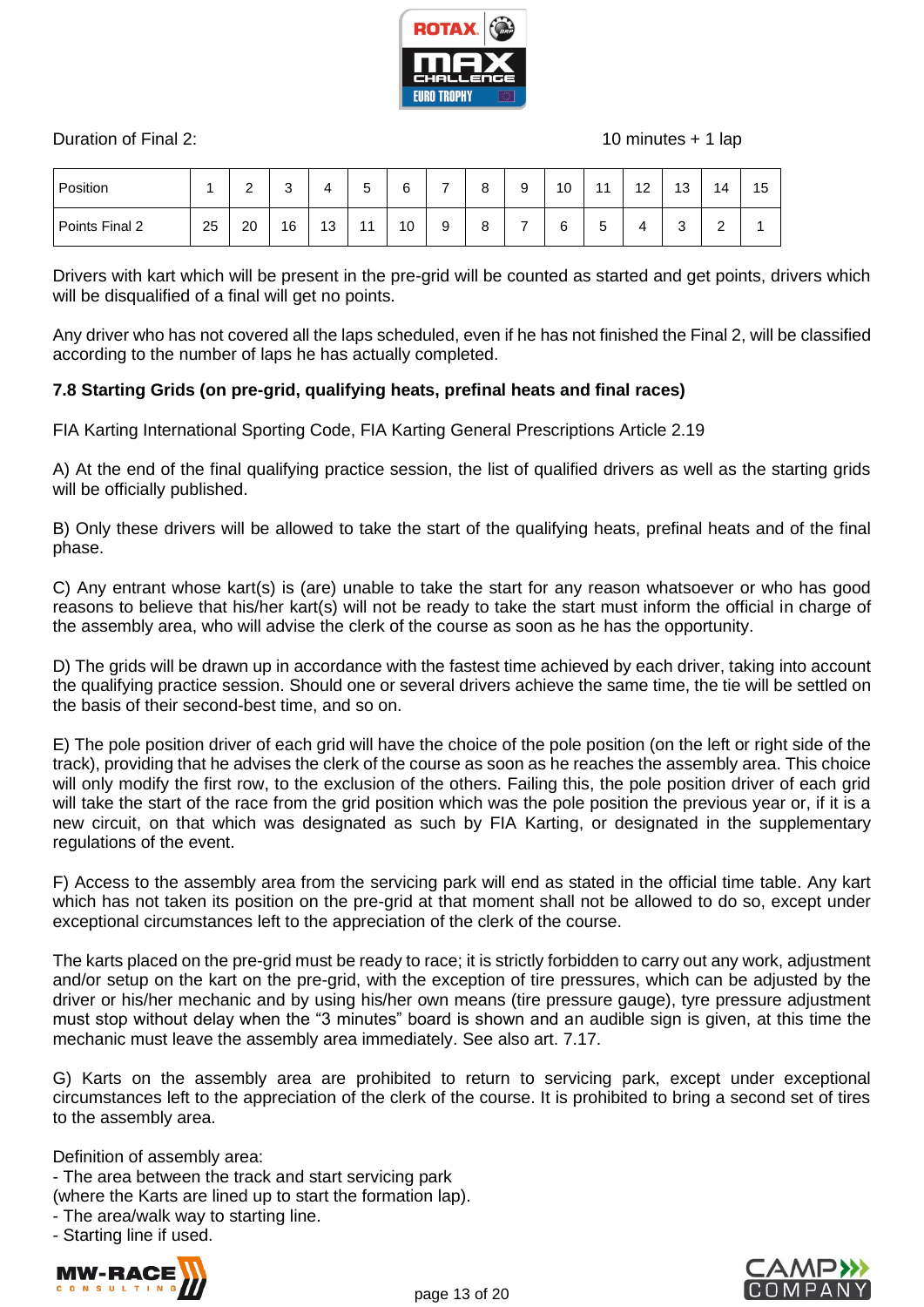

H) The mechanics will have to clear the assembly area three minutes before the time scheduled for the start of the race. If a driver is unable to start from the assembly area after the display of the green flag and/or light and if he requests the intervention of a mechanic, he will be authorized to leave the assembly area only on the orders of a marshal and he will take the start from the back of the formation when the start at the start/finish line is given, respective of the number of formation laps. No additional time will be allowed to a driver who has not respected these instructions.

I) Any driver who is present, with his/her kart, on the pre-grid within the time limit will be considered as a starter.

## **7.9 Starting grid procedure on the track**

In certain circumstances, the karts will have to be placed on the grid on the track, it is the specific procedure below which is applied.

A) Access to the assembly area from the servicing park will end as stated in the official time table. Any kart which is not on the pre-grid at that moment shall not be allowed to do so, except under exceptional circumstances left to the appreciation of the clerk of the course. The karts (on the trolley) placed in the pregrid must be ready to race; it is strictly forbidden to carry out any work, adjustment and/or set-up on the kart, with the exception of tire pressures, which can be adjusted by the driver or his/her mechanic and by using his/her own means (tire pressure gauge). See also art. 7.17.

B) Once the gate is closed (servicing park to assembly area) each driver with his kart placed on a trolley and pushed by his "A" mechanic will leave the assembly area to take up their positions on the starting grid for the race. From this point, karts must be ready to race; any further work, adjustment and/or set up on the kart (with the exception of tyre pressures) are strictly forbidden. Tire pressure adjustment must stop without delay after the "3 minutes"-board followed by the audible sign, at this time the mechanic must leave the assembly area immediately. See also art. 7.17.

C) When the "3 minutes"-signal is shown, along with a "CLEAR THE TRACK" board, all karts must be ready and laid down on the track. At this time, the mechanics will leave the grid to go to the assembly area with the trolleys of the karts. Interviews may no longer take place once the "3 minutes"-board has been shown. Everybody except Drivers and Officials must leave the grid.

D) "30-seconds"-signal/light: 30 seconds after this signal, the green flag and/or light will be shown at the front of the grid to indicate that the karts must begin a formation lap, keeping to the order of the starting grid and in conformity with the FIA Karting general prescriptions.

E) Should a driver require assistance after the "30-seconds"-signal, he or she must indicate this to the marshals and, once the other karts have left the grid, it will be pushed to the assembly area, and the mechanic may assist on the kart. In this case, marshals with yellow flags will stand beside the kart (or karts) concerned to warn the drivers on the formation lap.

Marshals will be instructed to push any kart remaining on the grid after the start of the formation lap to the assembly area immediately.

If a driver starts from the assembly area after the intervention of a mechanic, he will be authorized to do so only on the orders of a marshal, and he will take the start from the back of the formation, irrespective of the number of formation laps and his/hers' position. See also art. 7.17.

## **7.10 Start delayed**

If the clerk of the course considers of safety reasons that the start must be delayed, the following procedure will take place.

A) A time will be given where change can be made.

B) Entrants/drivers outside this time will not be able to enter the race.

C) By tire change:

- The width of the rear and front wheel may be adjusted but must conform to the FIA Karting Technical Regulations



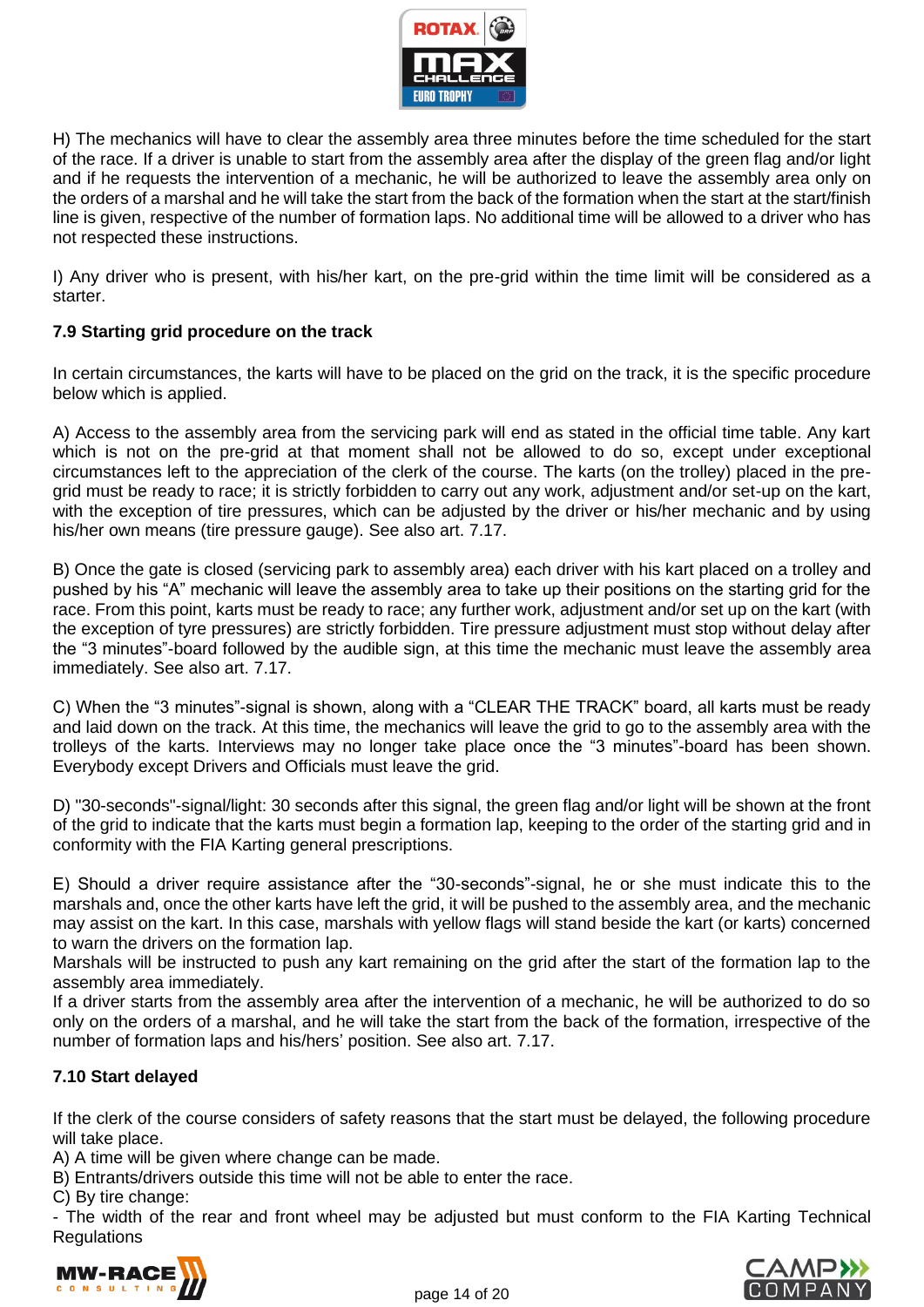

- No other modifications and/or changes are permitted.

#### **7.11 Starting procedure**

A) The start signal shall be given by means of lights.

B) The start will be of the «standing» type. The regulations for "standing start for karts with clutches and with gearbox" of the FIA Karting general regulations apply. The grid being constituted of two lines of karts.

C) The Organizer following a decision of the Stewards has the right to change starting procedure from "Rolling Start" to "Standing Start" or "One Line Rolling Start" with Slow Boards. (SC in car racing)

D) Two 2-meter wide lanes bordered by white lines will be painted over the 110 meters leading to the start line. A yellow line shall be painted 25 m ahead of the start line.

E) As soon as the clerk of the course indicates with the green flag that the karts may take the start, the drivers are «at the orders of the clerk of the course» and may no longer receive any outside help. Any driver who has not placed himself at the orders of the clerk of the course in time with his kart in working order will be allowed to leave the assembly area only at the orders of the clerk of the course or of the officer in charge of the assembly area.

F) Karts will cover one warm up lap and one formation lap (total 2 laps) before the start may be given. It is forbidden to overtake another driver under pain of a penalty inflicted by the stewards (10 seconds or disqualification from the heat). If a driver stops for any reason during the formation lap, he will not be allowed to try and start again before he has been passed by the whole field. He shall start again from the back of the formation. Should he try to start ahead of the field in the hope that the leading drivers overtake him, he would be shown the black flag and be disqualified from that race.

G) Driver who is delayed will have the possibility of regaining his grid position only if this maneuver does not impede other drivers and in all cases before having reached the red line which will be materialized on the track, equipped with a time keeping loop and indicated by the race director or the clerk of the course at the briefing. It is forbidden to use any course other than the track used during the race to regain his start position.

H) If the clerk of the course considers that a driver has been immobilized as a result of another driver's mistake, the clerk of the course may stop the formation lap and start again the starting procedure on the basis of the original grid or allow the impeded driver to regain his position.

I) The Clerk of the Course will give the start as soon as he is satisfied with the formation.

J) At the end of the formation lap, drivers will go at slow speed towards the start line assembled in two lines of karts. During the approach stage, the red light will be on. No karts may accelerate before the red lights have been switched off. Karts must maintain their position until the start signal is given. If the clerk of the course is satisfied with the formation he will give the start by switching off the red lights. If he is not satisfied with the procedure, he will switch on the orange light, which means that an extra formation lap must be covered. Should the engine of a driver stop during formation lap, an official or mechanic nominated to carry out that task may restart him as soon as he/she has been passed by the entire field. He may then rejoin at the back of the formation and must not try to regain his grid position. If the kart cannot be started, then it must be removed from the track to a place of safety. Similarly should a driver fall behind the entire field without stopping, he must remain at the rear for the start and must not attempt to regain his position.

K) In the case of repeated false starts or incidents during the formation lap(s), the clerk of the course, acting as a judge of fact, may stop the starting procedure by means of the red flag and inform the stewards, who will be entitled to inflict on the offending drivers a penalty according to the FIA Karting General Prescriptions. A new procedure will begin either immediately or within 30 minutes, according to the circumstances. The starting grid will be the same as for the initial procedure. All the drivers present in the starting area or in repair area before the procedure was stopped will be allowed to take the start of the new formation lap.



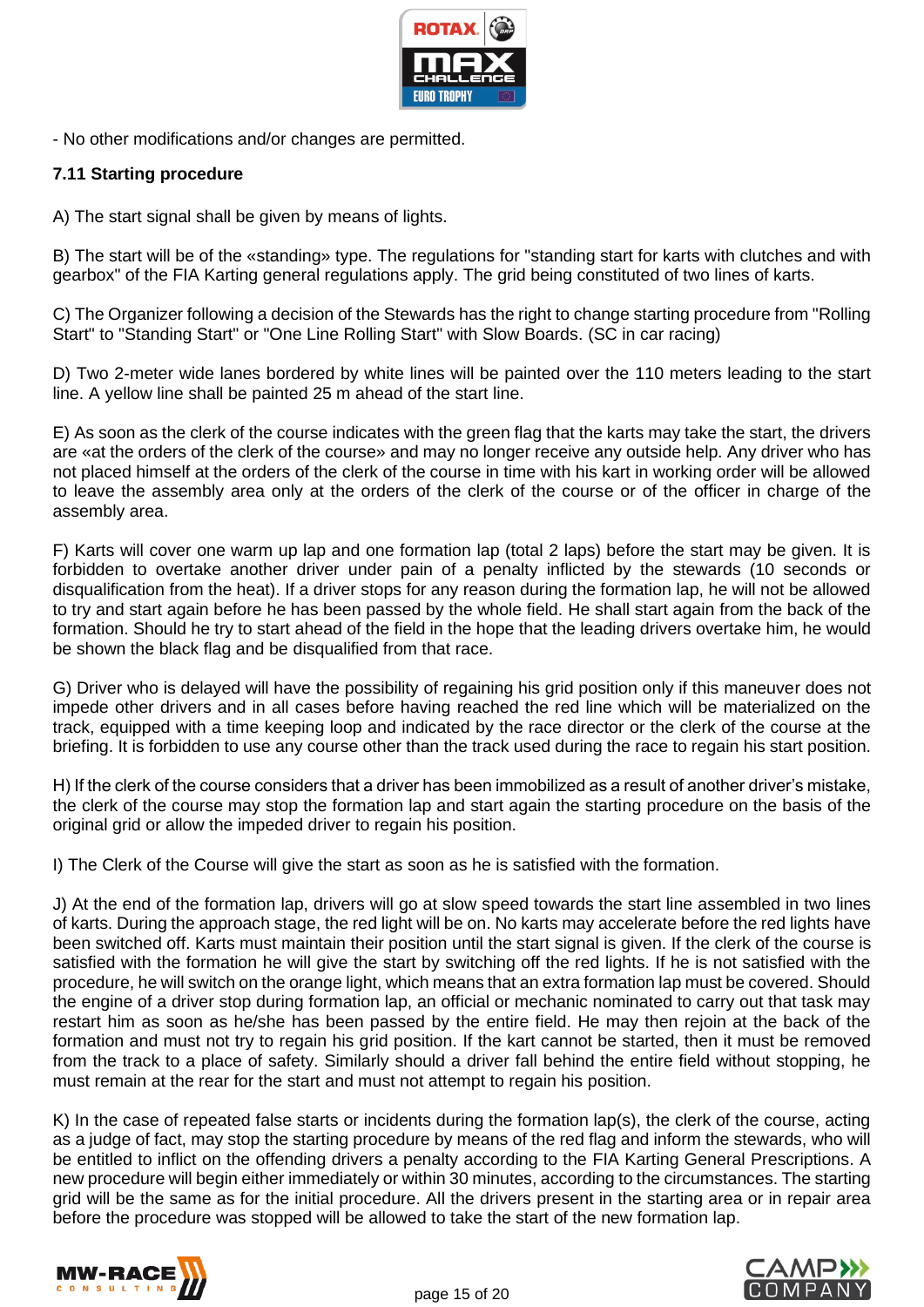

L) Any attempts to jump the start or delay it and any karts leaving the lane before the lights are switched off shall be sanctioned according to the FIA Karting General Prescriptions.

M) A jump start will be deemed to have occurred when a driver crosses the start line ahead of his prescribed grid position at the start of the race. This is recorded by the timing system, and the official timekeepers who act as judges of fact and will determine if a jump start has been committed. The penalty refers to the FIA Karting General Prescription.

N) As soon as the start has been given, racing conditions are applied and, irrelevant of the position of a kart on the track, it is forbidden to give it any assistance, except for parking it to a safe location.

O) The stewards may use any video or electronic system likely to help them to take a decision. The steward's decisions may supersede those taken by judges of fact. Any infringement to the provisions of the code or of these sporting regulations relating to the starting procedure may entail the disqualification of the kart and of the driver concerned from the event.

#### **7.12 Stopping a race**

A) Should it become necessary to stop the race or practice because the circuit is blocked by an accident or because weather or other conditions make it dangerous to continue, the clerk of the course shall order a red flag to be shown on the line. Simultaneously, red flags will be shown at marshal's posts provided with these flags. The decision to stop the race or practice may be taken only by the clerk of the course (or, if he had to leave, by his deputy). If the signal to stop racing is given:

**Case A**: during practice, all karts shall immediately reduce speed and go back slowly to the «Finish» servicing park, and all karts abandoned on the track shall be removed.

**Case B**: during the qualifying heats, all karts will immediately reduce their speed and go to the «Finish» servicing park entrance or stop on the track at the place designated during the briefing, considering that:

- the classification of the race will be the classification at the end of the

lap prior to that during which the signal to stop was given

- karts or rescue vehicles may be on the track
- the circuit may be totally blocked because of an accident
- the weather conditions may have made it impossible to drive at high speed on the circuit.

The procedure to be followed varies according to the number of laps completed by the race leader before the signal to stop was given:

- less than 75% of the distance scheduled for the race (rounded up to the nearest higher whole number of laps). If the race can be restarted, the article of the FIA Karting General Prescriptions will apply.

- 75% or more of the distance scheduled for the race (rounded up to the nearest higher whole number of laps). The karts will be directly led to the Park Fermé, and the race will be considered as having stopped when the leading kart crossed the line at the end of the lap prior to that during which the signal to stop was given.

**Case C**: during a race of the final phase, all karts will immediately reduce their speed and go to the «Finish» servicing park entrance or stop on the track at the place designated during the briefing, considering that:

- the classification of the race will be the classification at the end of the lap prior to that during which the signal to stop the race was given

- karts or rescue vehicles may be on the track

- the circuit may be totally blocked because of an accident

- the weather conditions may have made it impossible to drive on the circuit at racing speed.

The procedure to be followed varies according to the number of laps completed by the race leader before the signal to stop the race was given:

A) Less than 2 laps. No points will be awarded. If the race can be restarted, the article of FIA Karting General Prescriptions will apply.



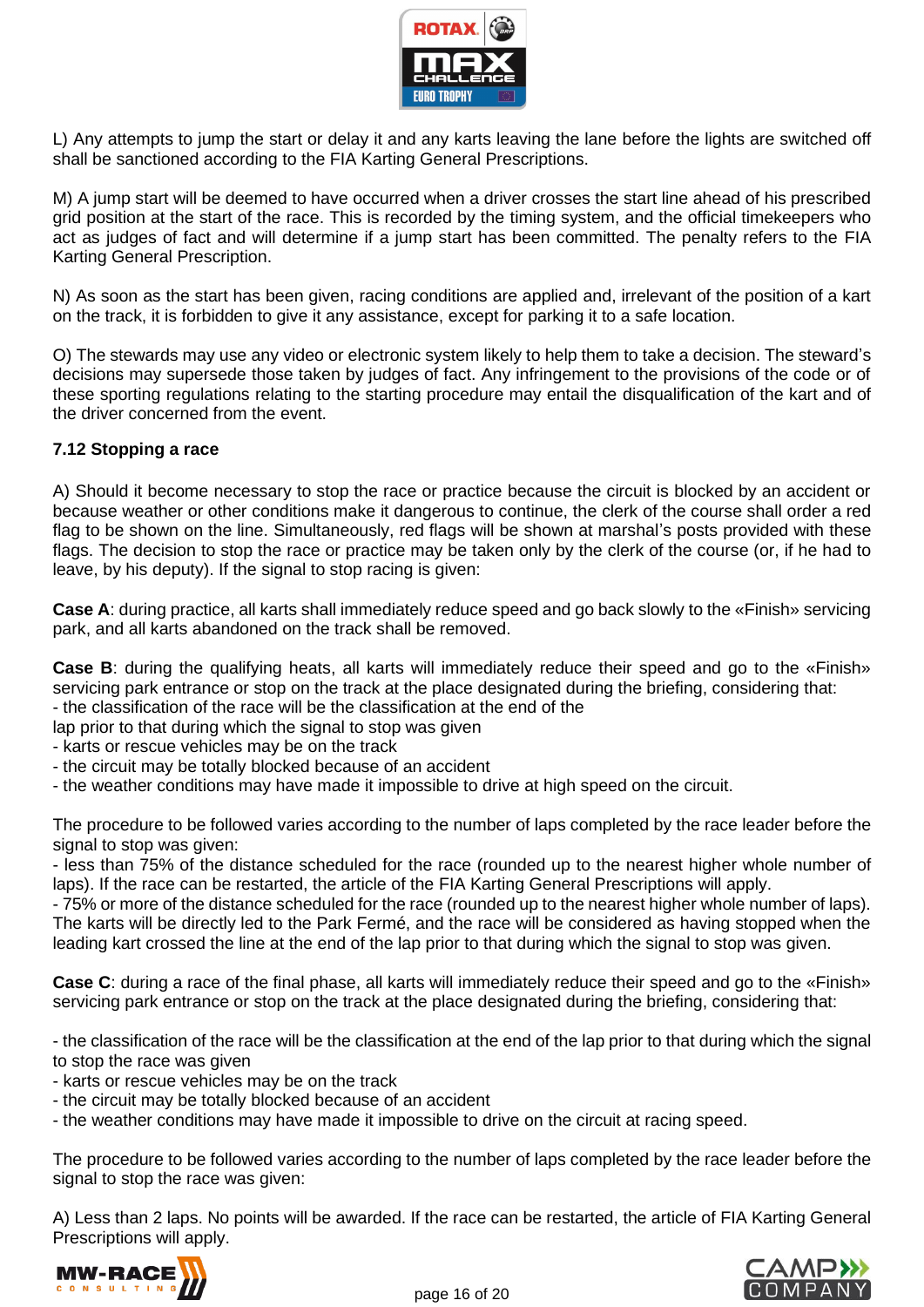

B) More than 2 laps but less than 75% of the distance scheduled for the race (rounded up to the nearest whole number of laps). If the race can be restarted, the article of FIA Karting General Prescriptions will apply. Should this not be possible, half the points will be awarded.

C) 75% or more of the race distance (rounded up to the nearest whole higher number of laps). The karts shall be sent directly to the Park Fermé and the race will be deemed to have finished when the leading kart crossed the line at the end of the lap prior to that during which the race was stopped. Full points will be awarded.

#### **7.13 Restarting a race (Qualifying heats or final races)**

A) Working on karts will be allowed only in the Repair Area; the only persons allowed to intervene on a kart are the Driver himself and his appointed Mechanic, holder of the appropriate pass. All karts must be ready at the 3 minutes board.

B) After a suspending situation, the delay will be kept as short as possible and as soon as resuming time is known, Drivers will be informed. In all cases at least a 10 minutes warning will be given. Boards will be presented 10 minutes, 5 minutes, 3 minutes, 1 minute and 30 seconds before the resumption. Each signal will be accompanied by an audible warning.

C) The Race or Heat will be resumed with the "SLOW" process and Article 2.20 (FIA Karting General Prescription). The length of the new race will be equal to the difference between the scheduled number of laps and the number of laps covered. The Drivers who have crossed the Finish Line at the end of the lap prior to that on which the race was stopped and those who were in the Repair Area when the red flag was shown will be allowed to take the new start.

D) Resuming start positions will be determined by the finishing order at the end of the lap before the one on which the race was suspended.

#### **7.14 Neutralization of a qualifying heat or race**

A) The clerk of the course or the race director may decide to neutralize a qualifying heat or a race. This procedure will be used only if the track is obstructed, or if the drivers or officials are in immediate physical danger, but the circumstances are not sufficient to justify stopping the qualifying heat or race.

B) When the order is given to neutralizes the qualifying heat or race, all observer's posts will display waved yellow flags and a "SLOW" board (yellow board with the word "SLOW" written in black), which shall be maintained until the neutralization is over. Flashing orange lights will be switched on at the line.

C) All the competing karts must then line up behind the leading kart, and overtaking is strictly forbidden. Overtaking will be permitted only if a kart slows down because of a serious problem.

D) During the neutralization laps, the leading kart will dictate the pace, at a moderate speed, and all the other karts must remain in as tight a formation as possible.

E) The karts may enter the repair zone during the neutralization, but they may rejoin the track only when authorized to do so by a marshal. A kart rejoining the track shall proceed at a moderate speed until it reaches the end of the line of karts behind the leading kart. Overtaking is strictly prohibited

F) When the race director or the clerk of the course decides to end the neutralization, he will have the flashing orange lights switched off; this will be the signal to the drivers that the race is to resume next time the line is crossed. In the last neutralization lap, the "SLOW" boards will be maintained and the yellow flags will be show immobile.

G) At that moment, the leading kart will continue to set the pace, at a moderate speed. The race director or the clerk of the course will signal the resumption of the race by means of a waved green flag at the line. Overtaking will remain prohibited until the karts have crossed the line at the end of the neutralization of the qualifying heat or race. On approaching the line, where a green flag will be waved by the race director or the



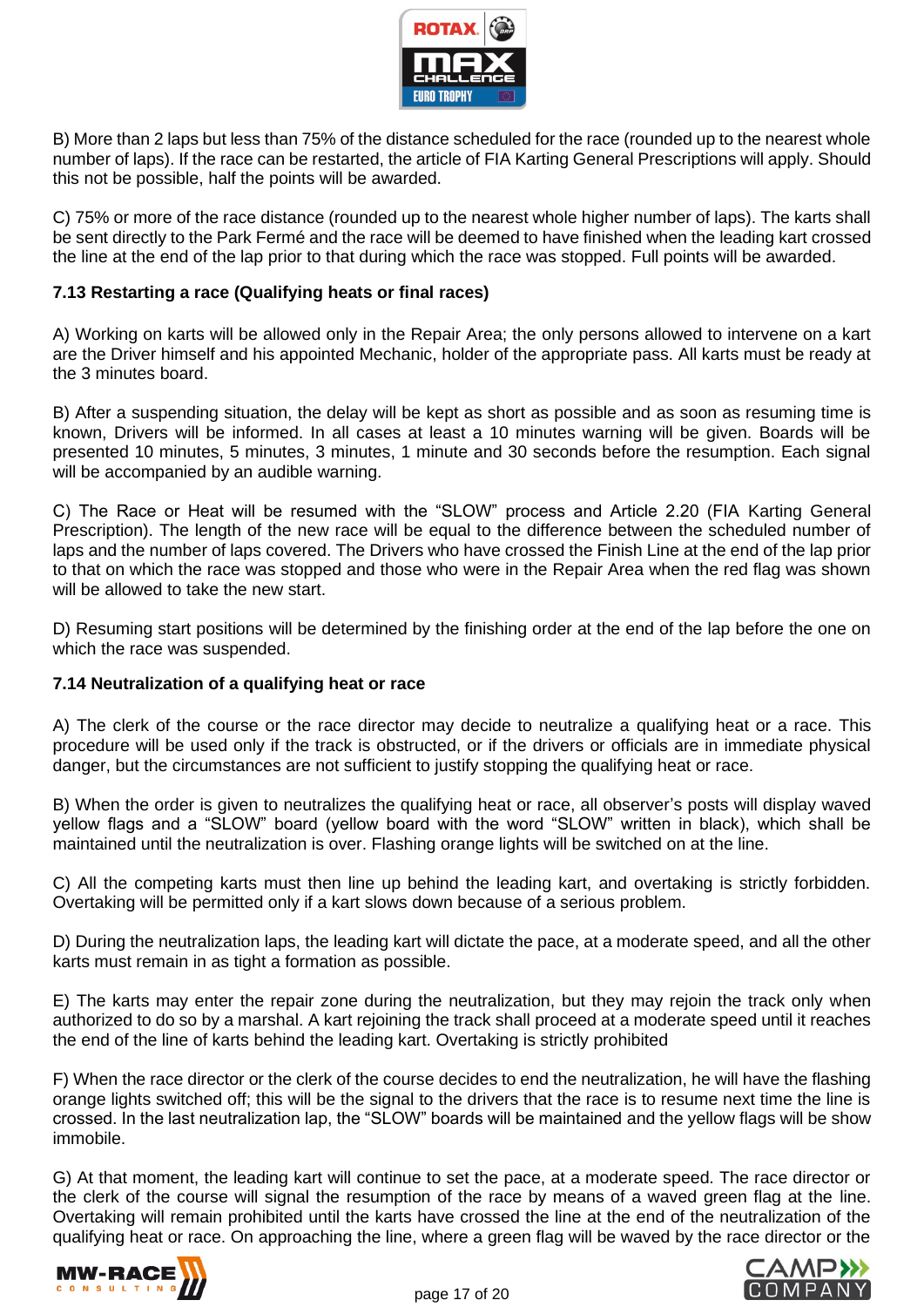

clerk of the course, the drivers may accelerate only after crossing the yellow line preceding the line. The yellow flags and the "SLOW" boards at the observers' posts will then be withdrawn and replaced with waved green flags. These flags will be displayed for a maximum of one lap.

H) Each lap completed during the neutralization will be counted as a racing lap.

I) If the race finishes during the neutralization, the karts will take the checkered flag as usual, without being allowed to overtake. Overtaking will be permitted only if a kart slows down because of a serious problem.

#### **7.15 Safety**

**A)** General Safety. FIA Karting Regulation, General Prescription Article 2.14 and the Code (ISC)

**B)** Kart Safety. FIA Karting Regulation, Technical Regulations Article 3 and the Code (ISC)

**C)** Equipment Safety. FIA Karting Regulation, Technical Regulations Article 3 and 3.2 and the Code (ISC)

**D)** Provisional information of the meeting adapted to each race circuit / track license agreement / conditions. Additional information will be available in the Event Supplementary Regulations.

**E)** It is forbidden to use motorbikes, scooters or any other motorized vehicles in the Paddock, except where the Clerk of the Course have given special permission.

**F)** The starting-up, running, warming-up or testing of kart engines in the paddock as well as in the reserved areas (see Article 20 of the FIA International Sporting Code) is strictly prohibited. Offenders will be penalised by a fine of minimum 250,- €. In the event of repeated breach, the stewards may disqualify the driver concerned of the competition. In application of Article 12.2.3 of the Code, appeals against the stewards' decisions have no suspensive effect when in the course of the same Competition, a further breach is committed justifying the disqualification of the same Competitor.

#### **7.16 Paddock**

**A)** Entrant, Drivers, Mechanic and Guest passes will be issued at the sporting check. All passes must be presented at any time and no one will be readmitted without a pass.

**B)** Only vehicles with authorized passes are allowed in the Paddock.

**C)** Each Paddock space (8x6meter) shall be equipped with at least one 5 Kg fire extinguisher

**D)** It is strictly forbidden to smoke or to use any device risking provoking fire in the Paddock area, it is forbidden to Cook in the Paddock, except with a special authorization from the Organizer

**E)** No Catering awnings are allowed in the Paddock, a separate area next to camping will be allocated, if space allows.

**F)** Ground sheets are compulsory to be used during the whole race week.

**G)** Charging is only allowed in your allocated paddock space.

#### **7.17 Pre-grid**

**A)** Only one (1) driver per kart and one (1) mechanic is allowed in "Pregrid" and only with proven pass and/or proven identification

**B)** Open and closing times for "Pregrid" will be announced in the time schedule.

**C)** Drivers who miss the "Pregrid Gate Closing Time" are allowed to start, but only from the "repair area zone" when the start is given. He is not allowed to follow the formation before.



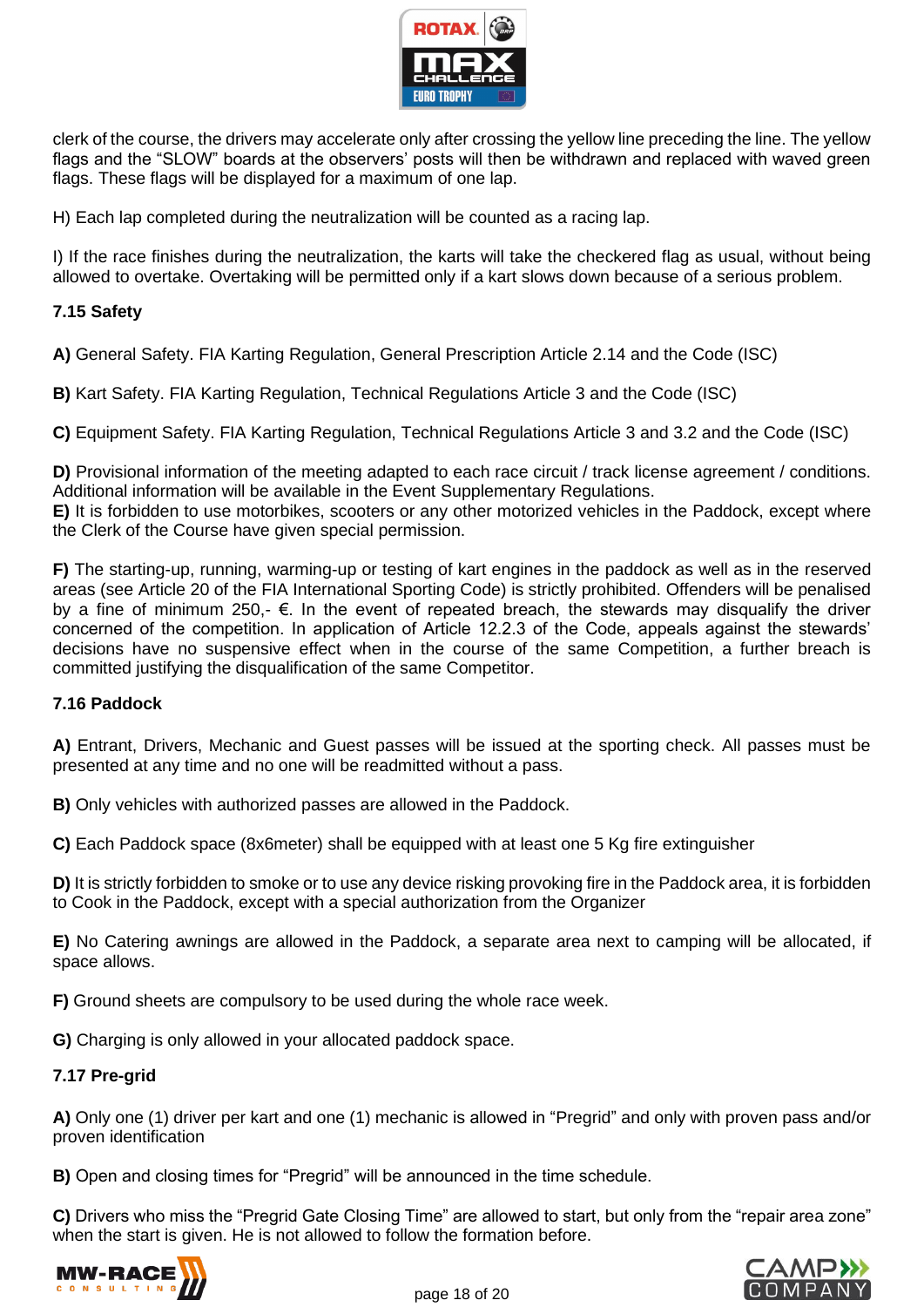

**Case 1:** repair area zone is after start/finish line, the whole field has to pass him when the start was given.

**Case 2:** repair area zone is before start/finish line, the whole field has to pass him when the start will be given, he is allowed to follow the field and take his start.

**D)** Mechanical help with or without tools in the pregrid area, drivers are allowed to start from the "repair area zone" when the start is given. He is not allowed to follow the formation before.

**Case 1:** repair area zone is after start/finish line, the whole field has to pass him when the start was given.

**Case 2:** repair area zone is before start/finish line, the whole field has to pass him when the start will be given, he is allowed to follow the field and take his start.

#### **7.18 Jurisdictions**

Camp Company GmbH reserves the right to issue additional statement following the agreement of the ASN presenting the Series and the FIA, concerning the Rules and Regulations (previously approved by the ASN proposing the series and the FIA Karting) from time to time, and all such statements will be issued to all registered competitors by way of Competitor's Bulletins at the race event, or published on the official website.

The jurisdiction of a court is excluded for decisions of the FIA, the RACB, their jurisdictions, the stewards, the series organiser or the organiser as judge.

No claim for compensation of whatever kind may be derived from actions and decisions of the RACB or its jurisdiction as well as of RACB representatives or the series organiser, except in the case of a damage caused on purpose or by gross negligence.

#### **7.19 Protests and appeals**

The FIA International Sporting Code and RACB National Sporting Code are applicable for protests and appeals.

Protest deposit : 500,- € Appeal deposit : 1.000,- €

## **8 SERIES RULES AND PENALTIES**

#### **8.1 Front Fairing**

The front fairing must be in the correct position at all times during a competition according to the FIA Karting technical regulations.

If the judge of fact reports that the front fairing on one or more karts was no longer in the correct position when the "black and white checkered flag" was waved and the kart(s) concerned crossed the finish line, in all situations a time penalty of **5 seconds (for heats and races)** or **a drop of 3 positions (qualifying practice sessions)** will be imposed automatically on the driver(s) concerned. This time penalty is not susceptible to appeal (in application of Art. 12.2 ISC).

When the Scrutineers/Judges of Fact send the reports regarding the incorrect position of the front fairing, the Stewards will automatically apply the decisions, the stewards can also do a collected decision for the involved drivers in a session. The Entrants concerned shall not be invited to sign the decision documents.

Should a Driver or a third party be found/proved to have intentionally replaced a front fairing which is not installed correctly during the last lap or after the "black and white checkered flag" was waved this will lead to a disqualification from the involved session or in worse cases from the competition.

#### **8.2 Leaving corridor**

If a driver leaving the corridor (lines) before the start was given the following penalties will count.